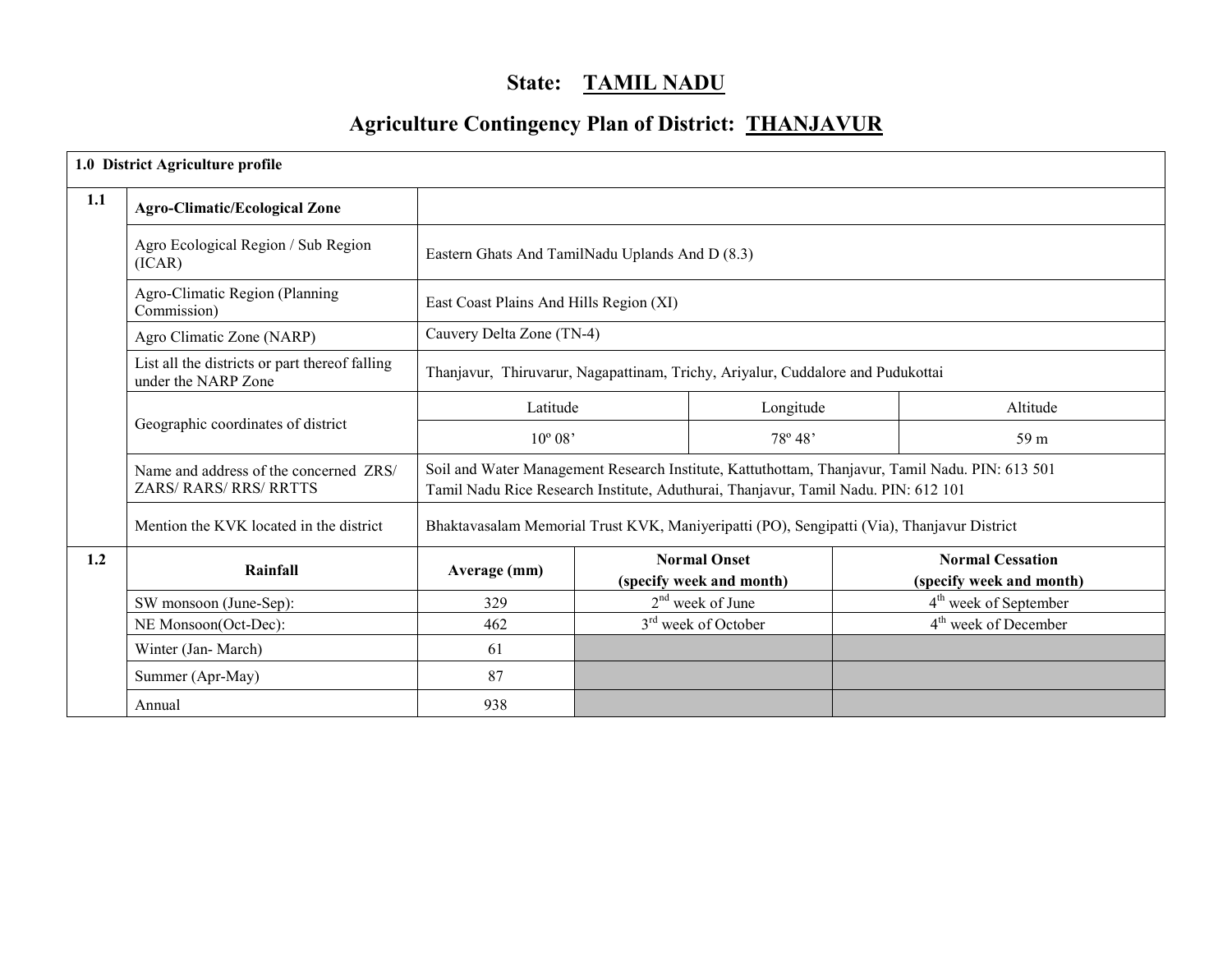| 1.3 | Land use<br>pattern of the<br><b>district</b> (latest statistics) | Geographical<br>area | $\blacksquare$<br>Forest<br>area | Land under<br>non-<br>agricultural use | Permanent<br>pastures | Cultivable<br>wasteland | Land under Misc.<br>tree crops and<br>groves | Barren and<br>uncultivable<br>land | ∠urrent<br>fallows | Other<br>fallows |
|-----|-------------------------------------------------------------------|----------------------|----------------------------------|----------------------------------------|-----------------------|-------------------------|----------------------------------------------|------------------------------------|--------------------|------------------|
|     | Area ('000 ha)                                                    | 339.7                | 3.4                              | 81.5                                   |                       | 12.2<br>1 J.Z           |                                              | <u>.</u>                           | 10.1               | 28.              |

| 1.4 | <b>Major Soils</b>           | Area (`000 ha) | Percent (%) of total       |
|-----|------------------------------|----------------|----------------------------|
|     | Very Deep Red Soils          | 124.5          | 36.7                       |
|     | Deep B Soils                 |                |                            |
|     | Moderately Deep Black Soils  | 39.1           | 11.5                       |
|     | Moderately Deep Red Soils    | 19.3           | 5.7                        |
|     | Deep Red Soils               | 12.8           | 3.8                        |
|     | Very Shallow Black Soils     | 12.9           | 3.8                        |
|     | <b>Shallow Back Soils</b>    | 7.8            | 2.3                        |
|     | Moderately Shallow B Soils   |                |                            |
| 1.5 | <b>Agricultural land use</b> | Area ('000 ha) | Cropping intensity $(\% )$ |
|     | Net sown area                | 194.1          |                            |
|     | Area sown more than once     | 58.0           | 129.9                      |
|     | Gross cropped area           | 252.1          |                            |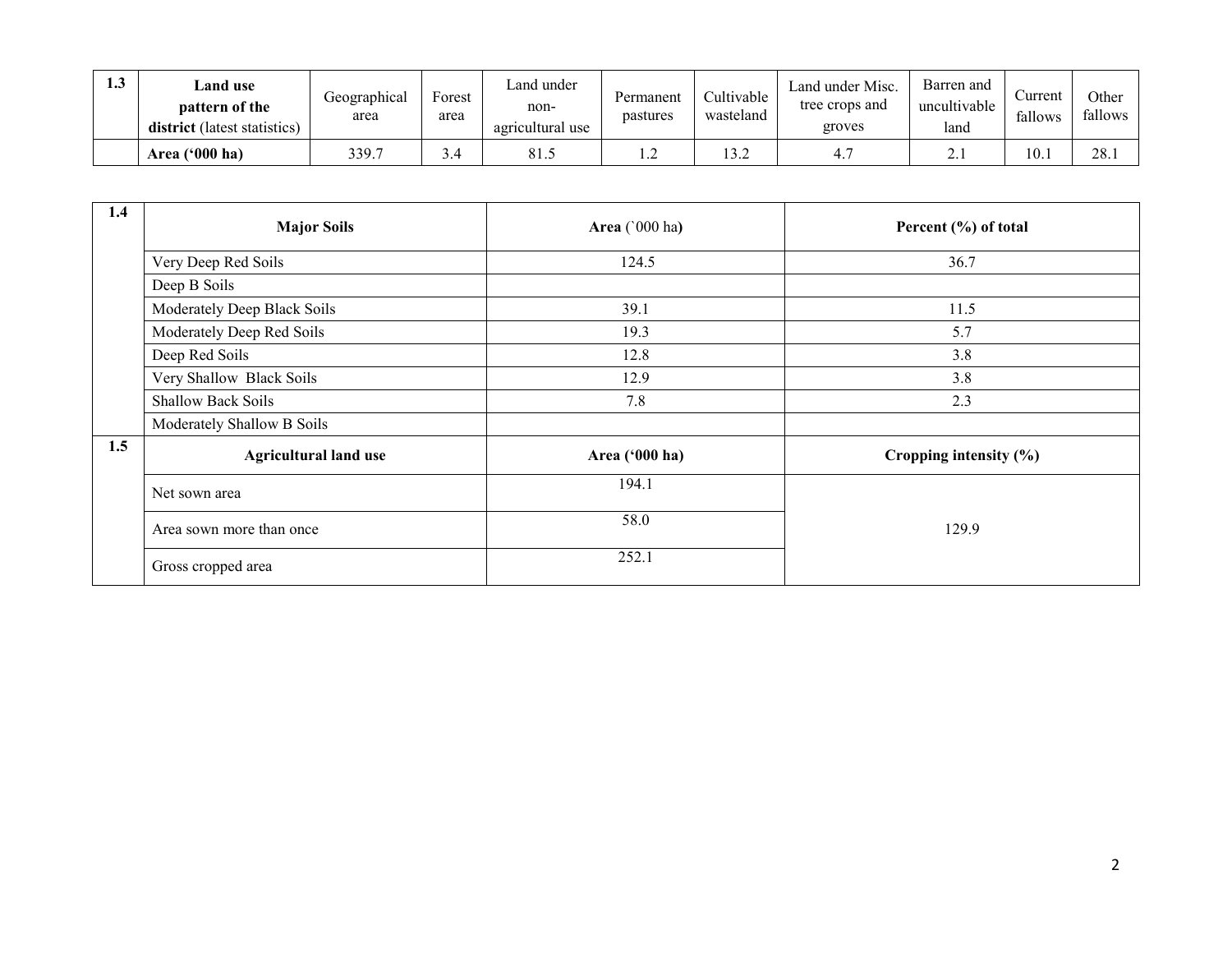| Irrigation                       |                | Area ('000 ha) |                         |
|----------------------------------|----------------|----------------|-------------------------|
| Net irrigated area               |                | 166.9          |                         |
| Gross irrigated area             |                | 207.5          |                         |
| Rainfed area                     |                | 27.2           |                         |
| <b>Sources of Irrigation</b>     | <b>Number</b>  | Area ('000 ha) | $%$ area                |
| Canals                           |                | 129.8          | 77.3                    |
| Tanks                            | 428            | 0.3            | 0.1                     |
| Open wells                       | 2515           | 1.0            | 0.6                     |
| Bore wells/Tube wells            | 8983           | 36.6           | 21.8                    |
| Other sources                    |                |                |                         |
| Total                            |                | 167.6          | 100.0                   |
| Pumpsets                         |                |                |                         |
| Micro-irrigation                 |                |                |                         |
| Groundwater availability and use | No. of blocks  | $%$ area       | <b>Quality of water</b> |
| Over exploited                   | 2              | 14.3           |                         |
| Critical                         | $\overline{c}$ | 14.3           |                         |
| Semi-critical                    | 5              | 35.7           |                         |
| Safe                             | 5              | 35.7           |                         |
| Wastewater availability and use  |                |                |                         |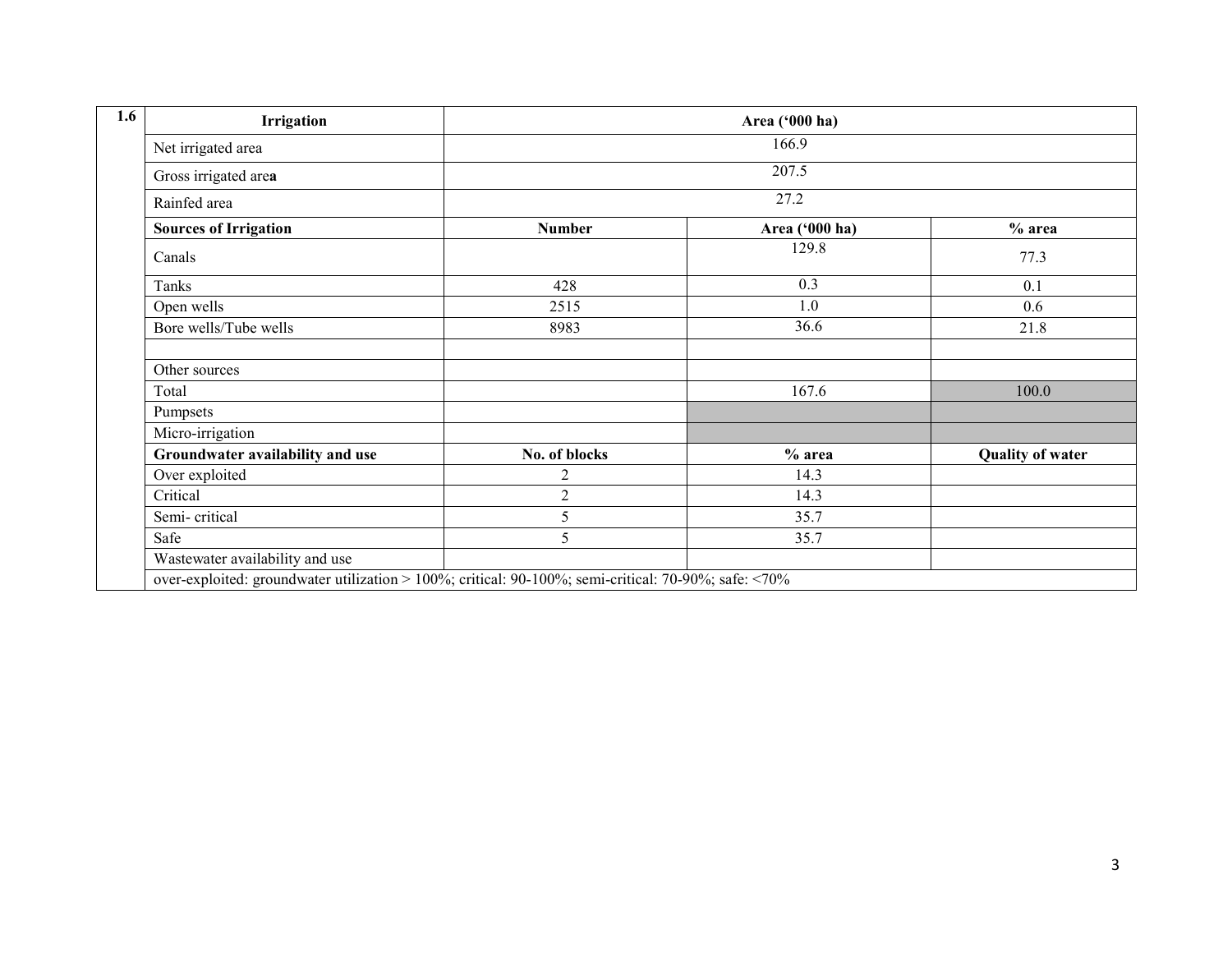# Area under major field crops & horticulture etc.

\*If break-up data (irrigated, rainfed) is not available, give total area

| 1.7 |                | <b>Major Field Crops cultivated</b> |           |                          | Area ('000 ha)*   |                          |                |       |  |  |
|-----|----------------|-------------------------------------|-----------|--------------------------|-------------------|--------------------------|----------------|-------|--|--|
|     |                |                                     | Kharif    |                          |                   | Rabi                     | <b>Summer</b>  | Total |  |  |
|     |                |                                     | Irrigated | Rainfed                  | Irrigated         | Rainfed                  |                |       |  |  |
|     |                | Rice                                | 209.      | $\overline{\phantom{a}}$ | 126.2             |                          | 3.0            | 150.2 |  |  |
|     | $\overline{2}$ | Pulses                              | 0.7       | 0.8                      | 6.2               | 32.4                     | $\blacksquare$ | 40.2  |  |  |
|     | $\mathfrak{Z}$ | Groundnut                           | 2.9       | 1.3                      | 7.6               | 4.0                      |                | 15.9  |  |  |
|     | 4              | Gingelly                            | 0.2       | 0.2                      | 1.7               | 10.6                     |                | 12.8  |  |  |
|     | 5              | Sugarcane                           | 8.5       | $\blacksquare$           | 6.9               | $\overline{\phantom{a}}$ | $\sim$         | 15.5  |  |  |
|     |                | <b>Horticulture crops - Fruits</b>  |           |                          | <b>Total area</b> |                          |                |       |  |  |
|     |                | Banana                              | 4.200     |                          |                   |                          |                |       |  |  |
|     |                | Horticultural crops - Vegetables    |           |                          | <b>Total area</b> |                          |                |       |  |  |
|     |                | <b>Brinjal</b>                      |           |                          | 0.166             |                          |                |       |  |  |
|     |                | <b>Plantation crops</b>             |           |                          | <b>Total area</b> |                          |                |       |  |  |
|     |                | Coconut                             |           |                          | 30.3              |                          |                |       |  |  |
|     |                | <b>Fodder crops</b>                 |           |                          | <b>Total area</b> |                          |                |       |  |  |
|     |                | Total fodder crop area              |           |                          |                   |                          |                |       |  |  |
|     |                | <b>Grazing land</b>                 |           |                          |                   |                          |                |       |  |  |
|     |                | Sericulture etc                     |           |                          |                   | NA                       |                |       |  |  |
|     |                | <b>Others (Specify)</b>             |           |                          |                   |                          |                |       |  |  |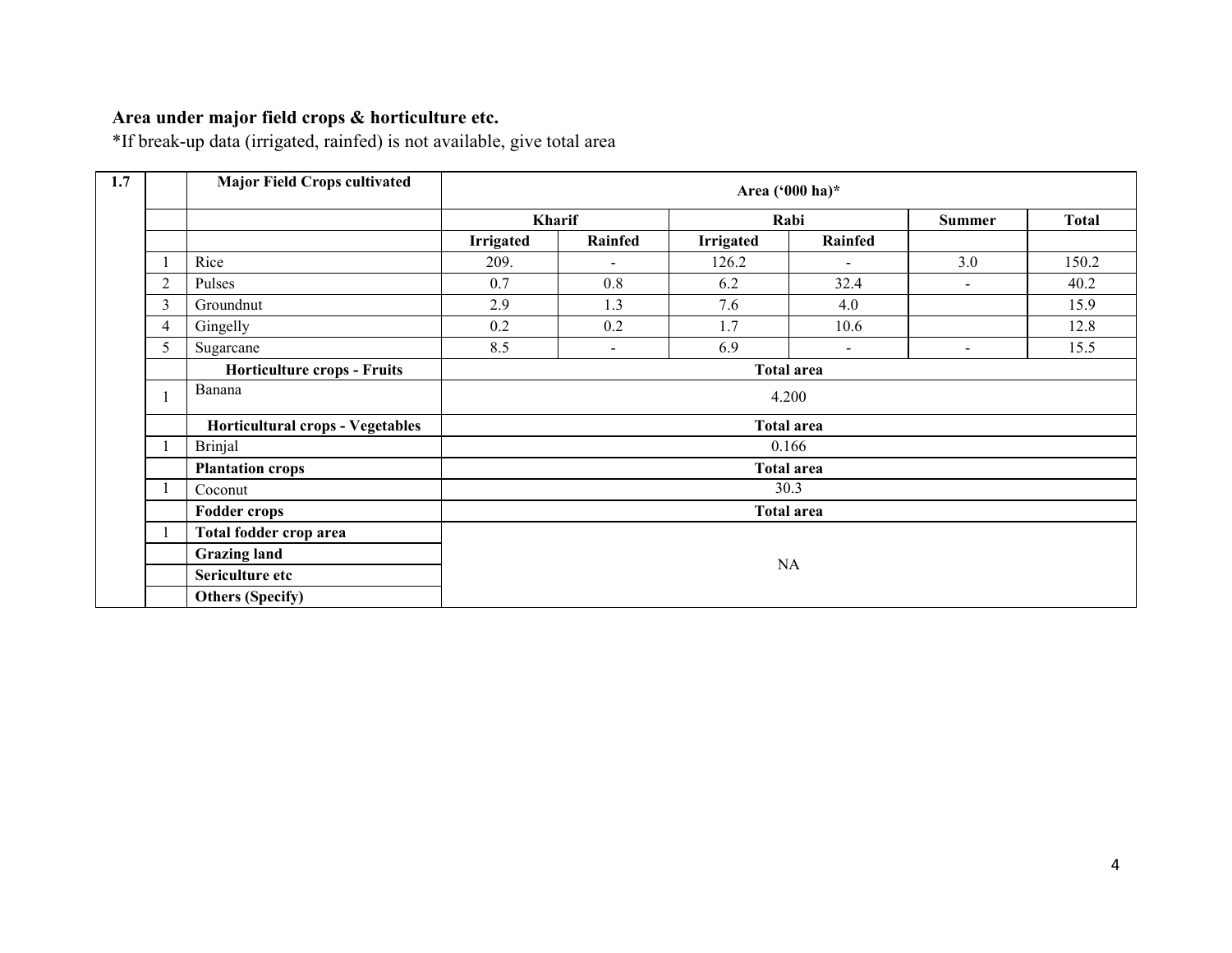| 1.8              | Livestock *                                      |  | <b>Number ('000)</b>   |                               |                    |                                          |  |                                                        |                                   |
|------------------|--------------------------------------------------|--|------------------------|-------------------------------|--------------------|------------------------------------------|--|--------------------------------------------------------|-----------------------------------|
|                  |                                                  |  | <b>Male ('000)</b>     |                               | Female ('000)      |                                          |  | <b>Total ('000)</b>                                    |                                   |
|                  | Cattle                                           |  | 174.4                  |                               | 272.3              |                                          |  |                                                        |                                   |
|                  | <b>Buffaloes</b> total                           |  | $\blacksquare$         |                               | $\overline{a}$     |                                          |  | 28.1                                                   |                                   |
|                  | Commercial dairy farms                           |  | $\blacksquare$         |                               | $\overline{a}$     |                                          |  |                                                        |                                   |
|                  | Goat                                             |  |                        |                               |                    |                                          |  | 432.0                                                  |                                   |
|                  | Sheep                                            |  |                        |                               |                    |                                          |  | 51.7                                                   |                                   |
|                  | Others (Camel, Pig, Yak etc.)                    |  |                        |                               |                    |                                          |  | 4.78                                                   |                                   |
| 1.9              | Poultry *                                        |  |                        |                               |                    |                                          |  |                                                        |                                   |
|                  | Commercial                                       |  |                        |                               |                    |                                          |  |                                                        |                                   |
|                  | Backyard                                         |  |                        |                               |                    |                                          |  |                                                        |                                   |
| 1.1<br>$\pmb{0}$ | Fisheries (Data source: Chief Planning Officer)  |  |                        |                               |                    |                                          |  |                                                        |                                   |
|                  | A. Capture                                       |  |                        |                               |                    |                                          |  |                                                        |                                   |
|                  | i) Marine (Data Source: Fisheries<br>Department) |  | No. of fishermen       | <b>Boats</b>                  |                    | <b>Nets</b>                              |  |                                                        | <b>Storage</b><br>facilities (Ice |
|                  |                                                  |  |                        | Mechanized                    | Non-<br>mechanized | Mechanized<br>(Trawl nets,<br>Gill nets) |  | Non-mechanized<br>(Shore Seines,<br>Stake & trap nets) | plants etc.)                      |
|                  |                                                  |  | 31842                  |                               |                    |                                          |  |                                                        | $\overline{30}$                   |
|                  | ii) Inland (Data Source: Fisheries               |  | No. Farmer owned ponds |                               |                    | No. of Reservoirs                        |  | No. of village tanks                                   |                                   |
|                  | Department)                                      |  | 500                    |                               |                    | ----                                     |  | 2340                                                   |                                   |
|                  | <b>B.</b> Culture                                |  |                        |                               |                    |                                          |  |                                                        |                                   |
|                  |                                                  |  |                        | <b>Water Spread Area (ha)</b> | Yield (t/ha)       |                                          |  | <b>Production (tons)</b>                               |                                   |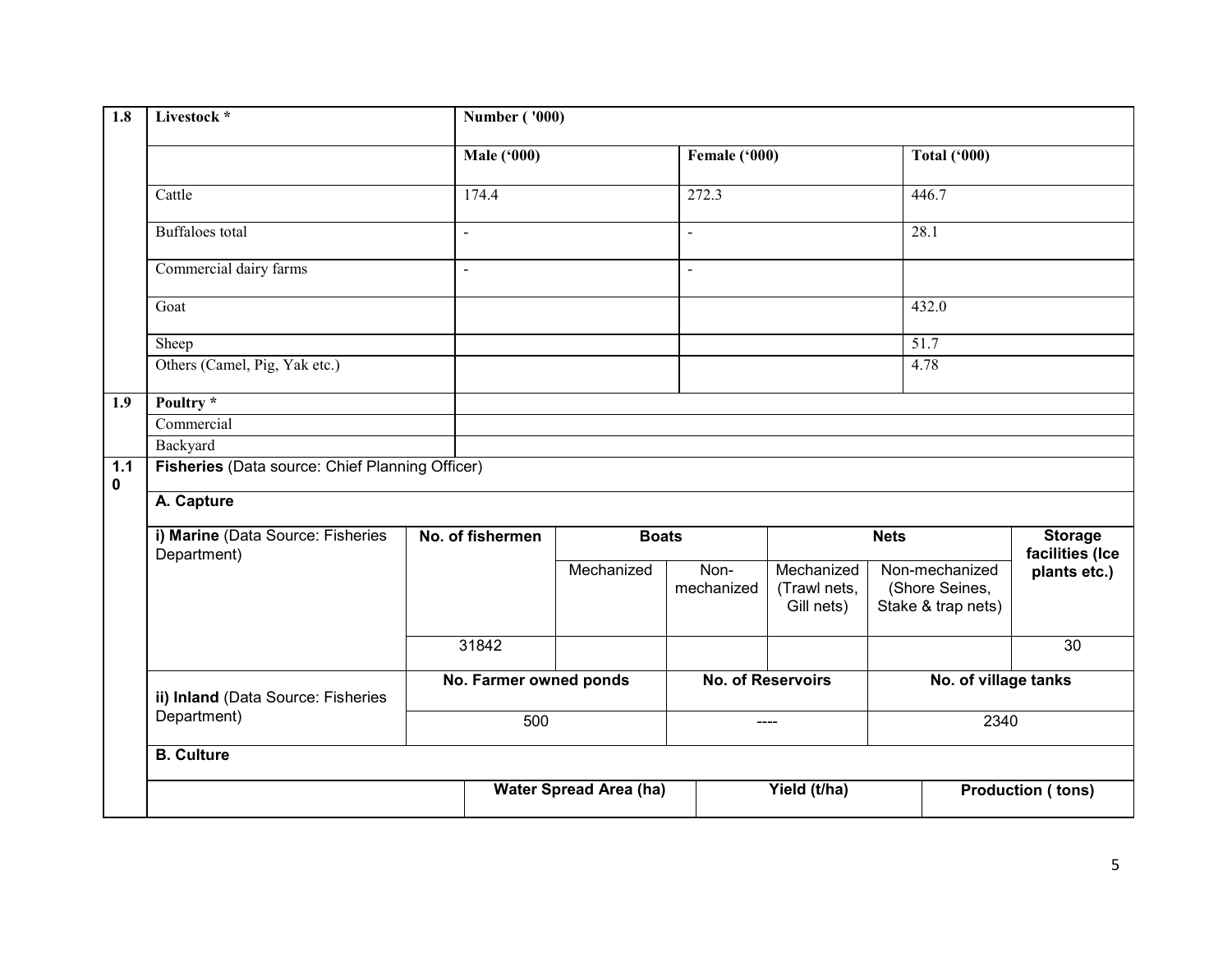| i) Brackish water (Data Source: MPEDA/  | 1199 | 1199 |
|-----------------------------------------|------|------|
| <b>Fisheries Department)</b>            |      |      |
| ii) Fresh water (Data Source: Fisheries | 400  | 591  |
| Department)                             |      |      |
| <b>Others</b>                           |      |      |

| 1.11   | <b>Production and</b>                                                      |                          | <b>Kharif</b>           |                        | Rabi                    |                          | <b>Summer</b>            |                        | <b>Total</b>                   |
|--------|----------------------------------------------------------------------------|--------------------------|-------------------------|------------------------|-------------------------|--------------------------|--------------------------|------------------------|--------------------------------|
|        | Productivity of major<br>crops (Average of last 3)<br>years: 2006, 07, 08) | Production<br>('000 t)   | Productivity<br>(kg/ha) | Production<br>('000 t) | Productivity<br>(kg/ha) | Production<br>(1000 t)   | Productivity<br>(kg/ha)  | Production<br>('000 t) | <b>Productivity</b><br>(kg/ha) |
|        | Rice                                                                       | 83.315                   | 3252                    | 400.30                 | 3128                    | 8.816                    | 3342                     | 492.429                | 3138                           |
| $\sim$ | Pulses                                                                     | $\overline{\phantom{a}}$ |                         |                        |                         | $\overline{\phantom{a}}$ | $\overline{\phantom{0}}$ | 5.645                  |                                |
|        | Groundnut                                                                  |                          |                         |                        |                         |                          |                          | 18.347                 | 1936                           |
| 4      | Sesame                                                                     | $\overline{\phantom{0}}$ |                         |                        |                         | $\overline{\phantom{a}}$ | $\overline{\phantom{0}}$ | 2.939                  | 421                            |
|        | Sugarcane                                                                  |                          |                         |                        |                         | $\overline{\phantom{a}}$ | $\overline{\phantom{0}}$ | 1713788 cane           | $107$ (t/ha)                   |

| <b>Major Horticultural crops</b> |                          |                          |  | Production<br>('000 t) | Productivity<br>(kg/ha) |
|----------------------------------|--------------------------|--------------------------|--|------------------------|-------------------------|
| Banana                           | $\overline{\phantom{a}}$ | $\overline{\phantom{a}}$ |  | 197.3                  | 43682                   |
| <b>Brinjal</b>                   |                          |                          |  | 1.9                    | 10922                   |
| Coconut                          |                          | $\overline{\phantom{0}}$ |  | 4605<br>(lakh nuts)    | 15202<br>(nuts/ha)      |

| 1.12 | Sowing window for 5 major crops<br>(start & end of sowing period) | Crop 1:Rice                    | Crop 2:<br><b>Black gram</b> | Crop 3: Sesame | Crop 4:<br>Groundnut | Crop 5: Maize                  |
|------|-------------------------------------------------------------------|--------------------------------|------------------------------|----------------|----------------------|--------------------------------|
|      | Kharif-Rainfed                                                    |                                |                              | NA             |                      |                                |
|      | Kharif-Irrigated                                                  | 3 <sup>rd</sup> Week of May to | $\,$                         |                | $\sim$               | 4 <sup>th</sup> week of May to |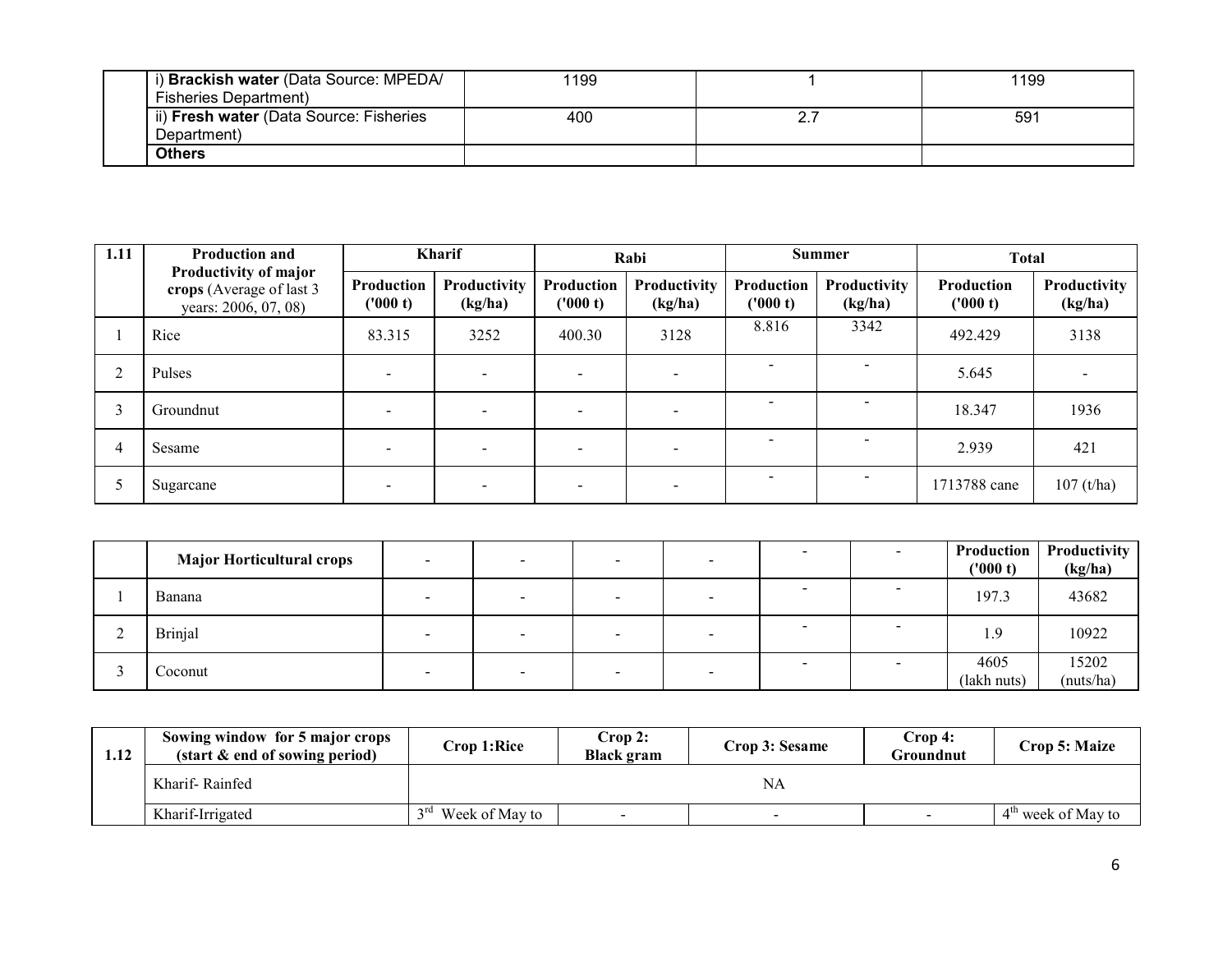|  |                | <sup>st</sup> week of June                                            |                                                            |                                                            |                                                            | $1st$ week of June |
|--|----------------|-----------------------------------------------------------------------|------------------------------------------------------------|------------------------------------------------------------|------------------------------------------------------------|--------------------|
|  | Rabi-Rainfed   |                                                                       |                                                            | NA                                                         |                                                            |                    |
|  | Rabi-Irrigated | 3 <sup>rd</sup> Week of Oct to<br>1 <sup>st</sup> week of<br>November | $3^{\text{rd}}$ Week to $4^{\text{th}}$<br>week of January | $3^{\text{rd}}$ Week to 4 <sup>th</sup> week of<br>Januarv | $3^{\text{rd}}$ Week to $4^{\text{th}}$<br>week of January | -                  |

| 1.13 | What is the major contingency the district is prone to? (Tick<br>mark and mention years if known during the last 10 year period) | Regular                                                                          | Occasional               | <b>None</b>  |
|------|----------------------------------------------------------------------------------------------------------------------------------|----------------------------------------------------------------------------------|--------------------------|--------------|
|      | Drought                                                                                                                          |                                                                                  |                          |              |
|      | Flood                                                                                                                            | ✓                                                                                | $\overline{\phantom{a}}$ |              |
|      | Cyclone                                                                                                                          |                                                                                  | ✔                        |              |
|      | Hail storm                                                                                                                       |                                                                                  |                          | ✓            |
|      | Heat wave                                                                                                                        |                                                                                  |                          |              |
|      | Cold wave                                                                                                                        |                                                                                  |                          | $\checkmark$ |
|      | Sea water inundation                                                                                                             |                                                                                  |                          | ✓            |
|      |                                                                                                                                  | ✔                                                                                |                          |              |
|      | Pests and diseases (specify)<br>Rice<br>Pulses                                                                                   | False smut disease (2009-10) Severe in<br>CO 43 variety, Moderate in BPT variety |                          |              |
|      |                                                                                                                                  | Yellow Mosaic Virus in Black gram                                                |                          |              |

| 1.14 |                                          | Location map of district within State as Annexure I | Enclosed: Yes |
|------|------------------------------------------|-----------------------------------------------------|---------------|
|      | Include Digital maps of the district for | Mean annual rainfall as Annexure 2                  | Enclosed: Yes |
|      |                                          | Soil map as Annexure 3                              | Enclosed: Yes |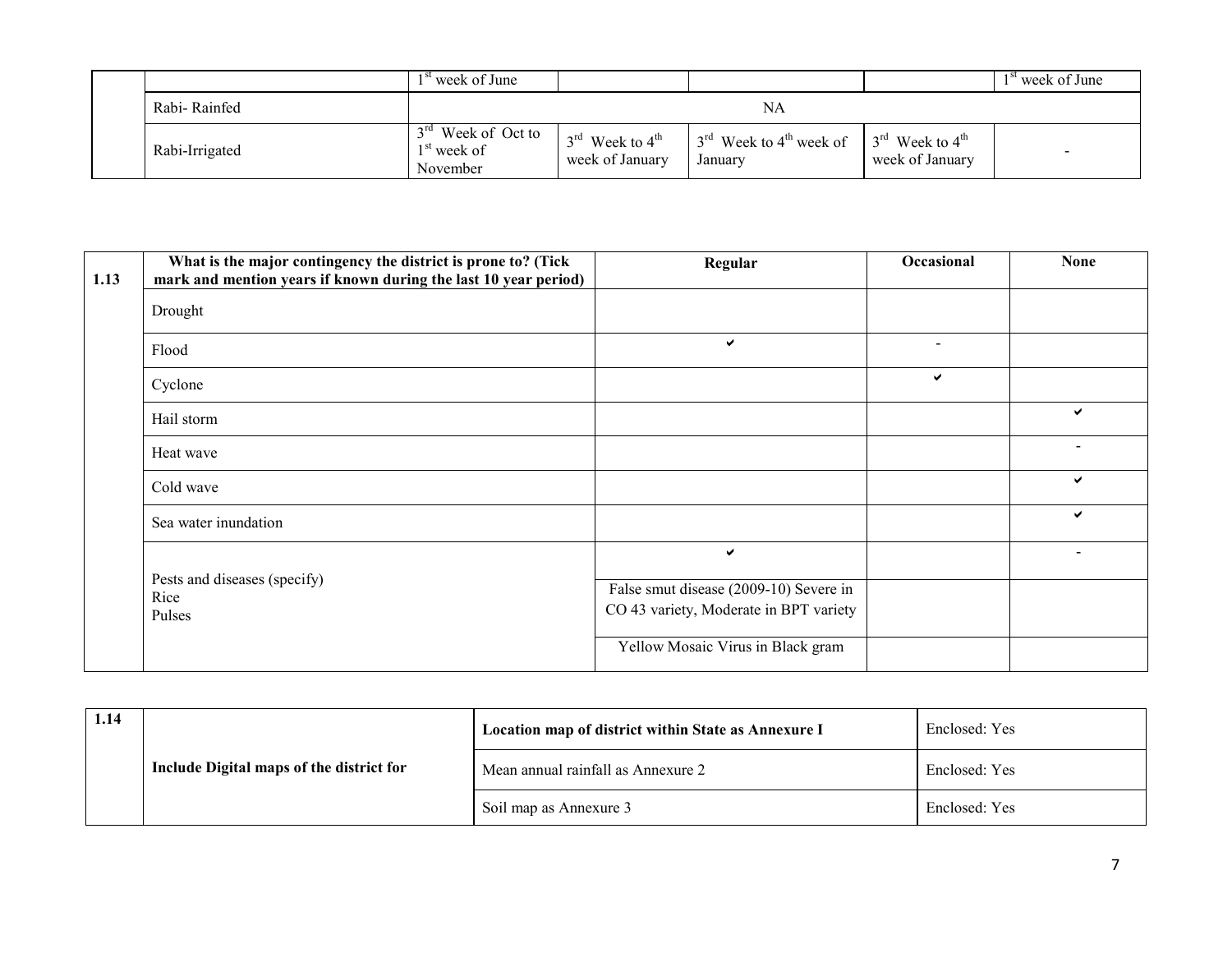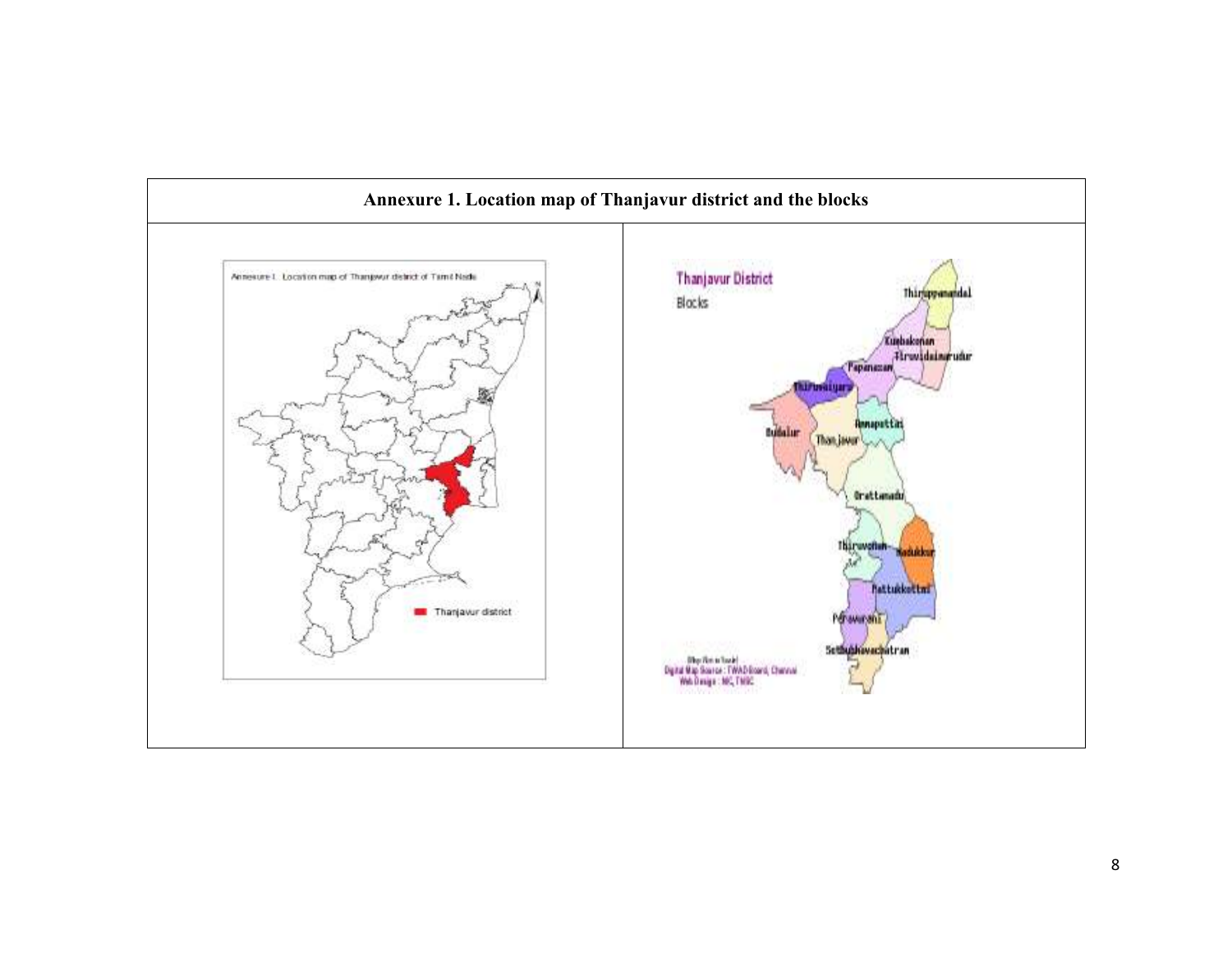

Annexure 2. Mean annual rainfall of Thanjavur district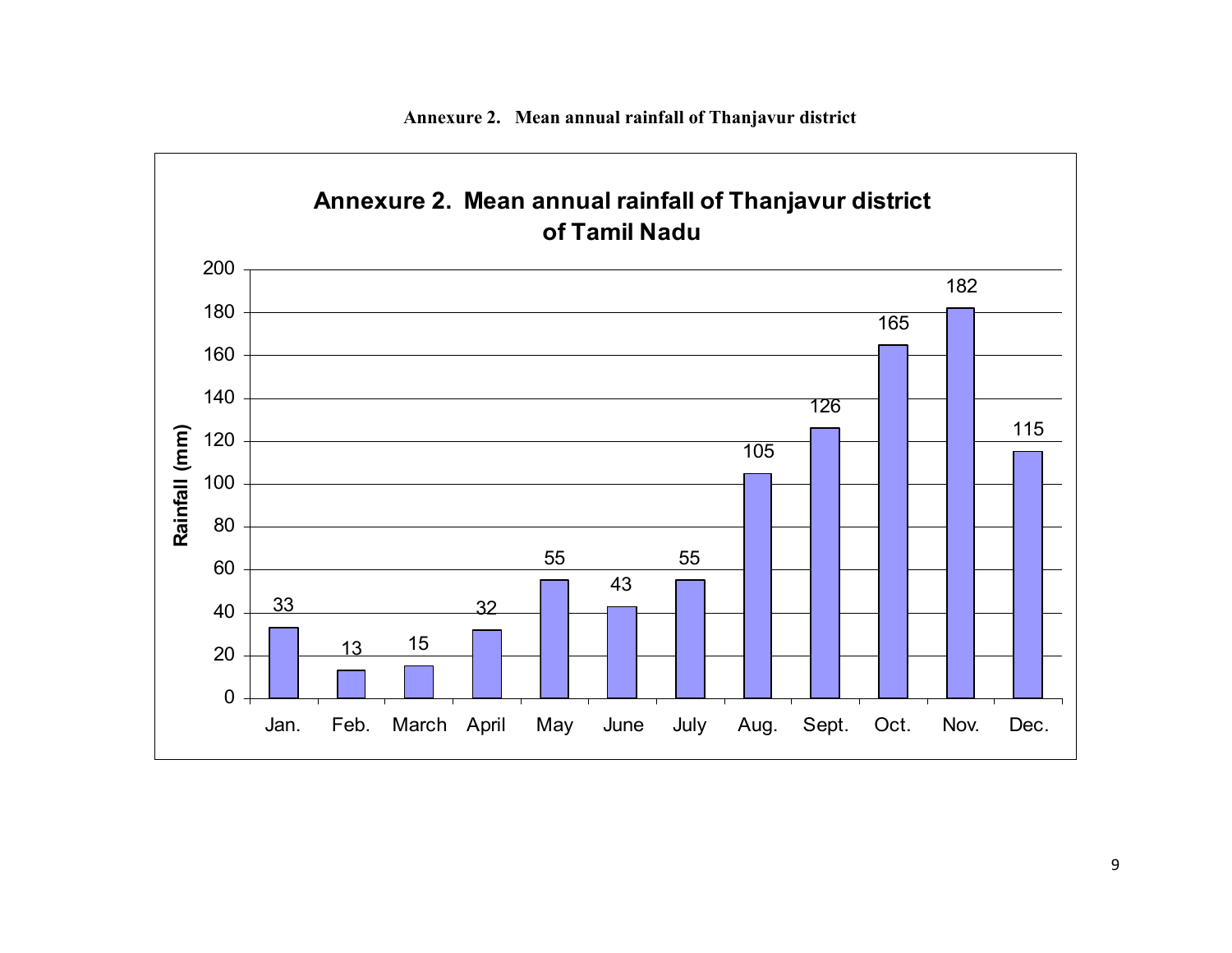# ANNEXURE 3. SOIL MAP OF THANJAVUR DISTRICT



Source; NBSSLUP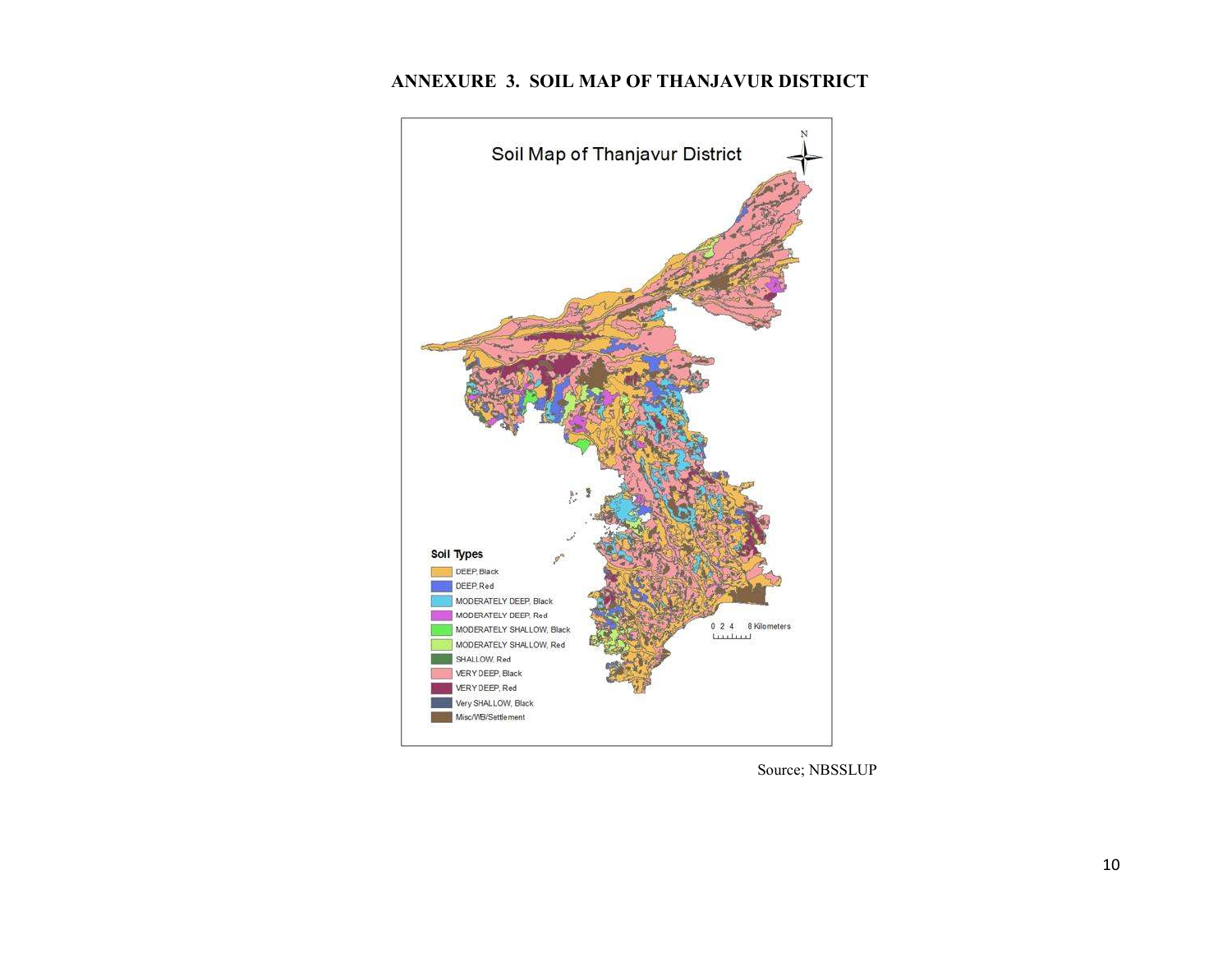## 2.0 Strategies for weather related contingencies

### 2.1 Drought

### 2.1.1 Rainfed situation – Not applicable for Thanjavur district as it is predominant irrigated area

| <b>Condition</b>                          |                                   |                                       |                                   | <b>Suggested Contingency measures</b> |                                     |
|-------------------------------------------|-----------------------------------|---------------------------------------|-----------------------------------|---------------------------------------|-------------------------------------|
| Early season drought<br>(delayed onset)   | <b>Major Farming</b><br>situation | <b>Normal Crop/cropping</b><br>system | Change in<br>crop/cropping system | Agronomic measures                    | <b>Remarks</b> on<br>Implementation |
| Delay by $2$ , $4$ , $6$ and $8$<br>weeks |                                   |                                       | NA                                |                                       |                                     |

| $\cap$ ondition:                                                                                                         |                                   |                                          |                 | <b>Suggested Contingency measures</b> |                                     |
|--------------------------------------------------------------------------------------------------------------------------|-----------------------------------|------------------------------------------|-----------------|---------------------------------------|-------------------------------------|
| Early season drought (Normal onset,<br>followed by 15-20 days dry spell after<br>sowing leading to poor germination/crop | <b>Major Farming</b><br>situation | <b>Normal</b><br>Crop/cropping<br>system | Crop management | Soil management                       | <b>Remarks</b> on<br>Implementation |
| stand etc.)                                                                                                              |                                   |                                          | NA              |                                       |                                     |

| Condition                              |                                   |                                    |                 | <b>Suggested Contingency measures</b> |                                     |
|----------------------------------------|-----------------------------------|------------------------------------|-----------------|---------------------------------------|-------------------------------------|
| Mid season drought<br>(long dry spell) | <b>Major Farming</b><br>situation | <b>Normal Crop/cropping system</b> | Crop management | Soil<br>management                    | <b>Remarks</b> on<br>Implementation |
| At vegetative stage                    |                                   |                                    |                 |                                       |                                     |
| At reproductive stage                  | NA                                |                                    |                 |                                       |                                     |

| $\complement$ ondition  |                                   |                                       | <b>Suggested Contingency measures</b> |                    |                                     |  |
|-------------------------|-----------------------------------|---------------------------------------|---------------------------------------|--------------------|-------------------------------------|--|
| <b>Terminal drought</b> | <b>Major Farming</b><br>situation | <b>Normal Crop/cropping</b><br>system | Crop management                       | Rabi Crop planning | <b>Remarks</b> on<br>Implementation |  |
|                         |                                   |                                       | <b>NA</b>                             |                    |                                     |  |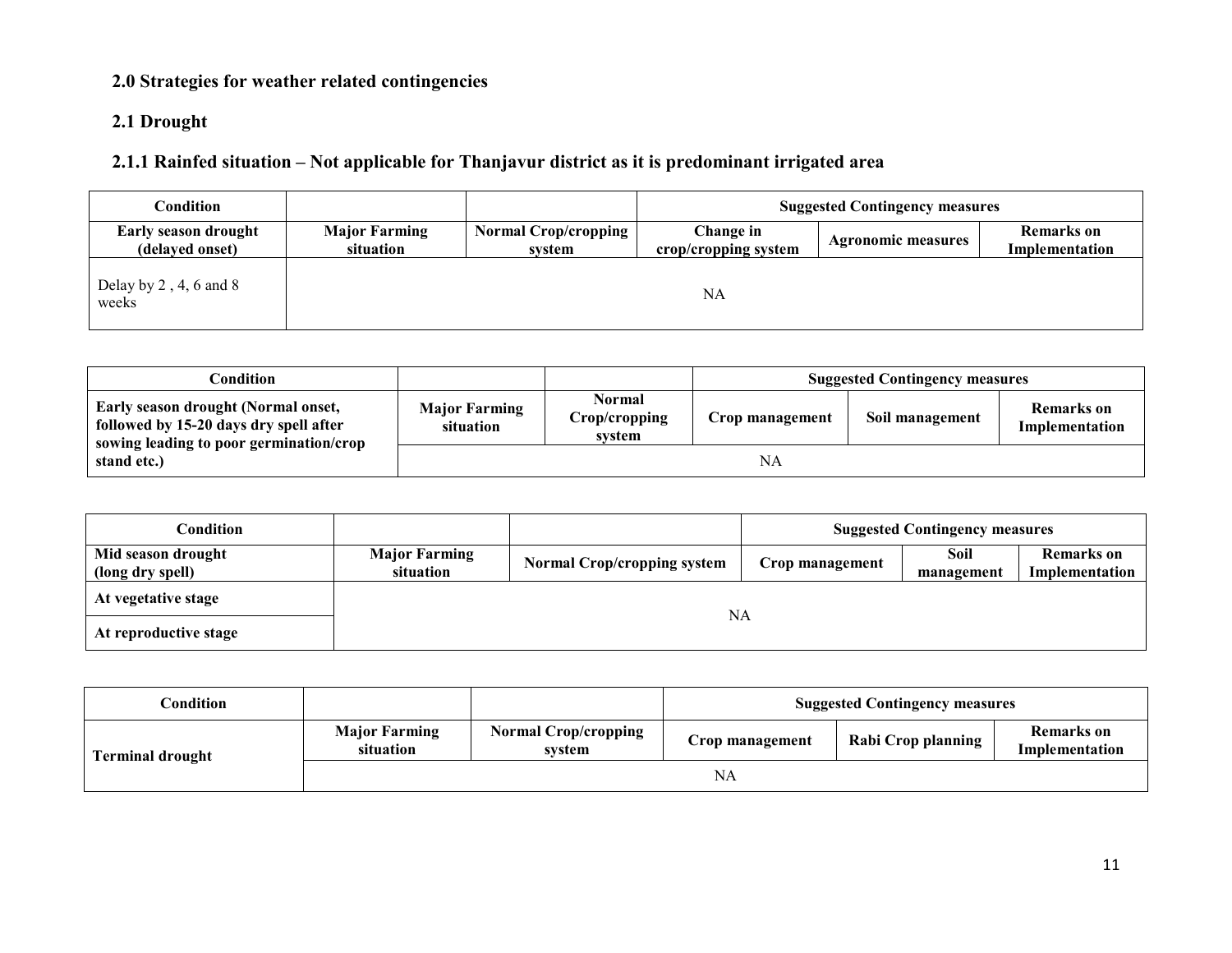#### 2.1.2 Irrigated situation

|                                                                             |                                                           |                                                                    | <b>Suggested Contingency measures</b>                                                                              |                                                                                                                                                                                                                                                                                      |                                     |  |  |
|-----------------------------------------------------------------------------|-----------------------------------------------------------|--------------------------------------------------------------------|--------------------------------------------------------------------------------------------------------------------|--------------------------------------------------------------------------------------------------------------------------------------------------------------------------------------------------------------------------------------------------------------------------------------|-------------------------------------|--|--|
| <b>Condition</b>                                                            | Major<br>Farming<br>situation                             | <b>Normal</b><br>Crop/cropping<br>system                           | Change in crop/cropping<br>system                                                                                  | <b>Agronomic measures</b>                                                                                                                                                                                                                                                            | <b>Remarks</b> on<br>Implementation |  |  |
| Delayed/<br>limited release<br>of water in<br>canals due to<br>low rainfall | Old delta<br>Rice based<br>farming<br>system clay<br>soil | Rice (Jun-Sep)-<br>Rice (Oct-Jan)-<br>Pulses/gingerly<br>(Feb-May) | Maize/Vegetables/Gingerly/Green<br>manure crops (Jun-Sep)-Rice<br>(Oct-Feb)-Pulses/ Sunflower/<br>Cotton (Feb-May) | Rice:<br>Raise community nursery, use<br>Short duration varieties, (ADT 36, 37, 43, ADT (R) 48)<br>Adopt SRI method of planting/Adopt Drum<br>seeder/Adopt<br>Semi dry rice<br>$ADT(R)$ 48<br>Apply $ZnSO_4$ ( $\alpha$ ) 25 kg/ha along with 50 kg dry sand<br>before transplanting |                                     |  |  |
|                                                                             | New delta<br>Rice based<br>farming<br>system              | Rice (SD)-Rice<br>$(MD)$ -<br>Pulse/Sesamum                        | Maize-rice -pulse(summer<br>irrigated)                                                                             | Maize<br>Hybrids: COMH 5, Kargil, SPIC<br>Application of DoA micronutrient mixture $(a)$ 12.5 kg/ha<br>with sand<br>Seed treatment with VAM $(a)$ 10 g/kg of seed<br>Management of shoot fly through seed treatment with                                                             |                                     |  |  |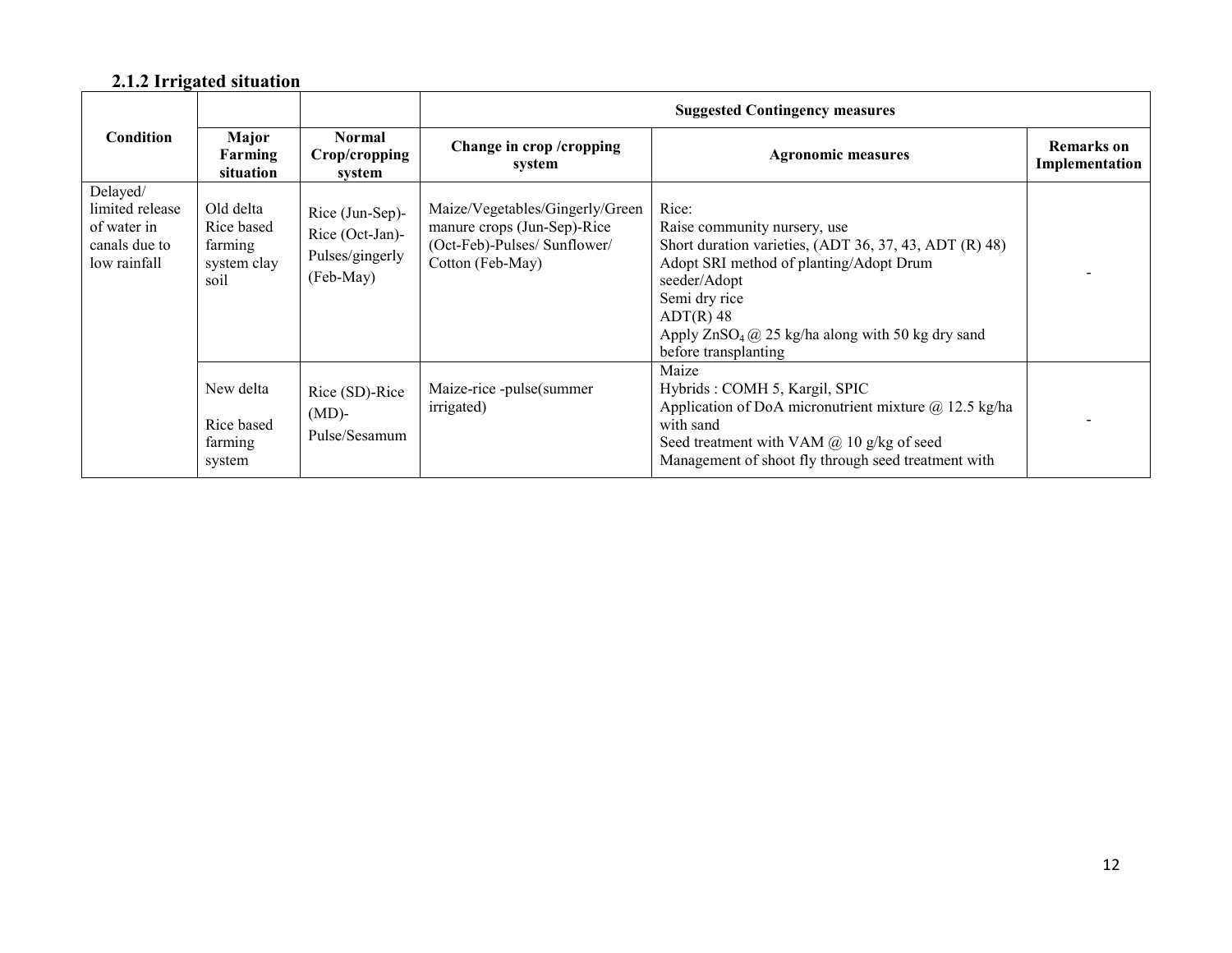|           |                               |                                          | <b>Suggested Contingency measures</b> |                                                                                                                                                                                                                                                                                                                                                                                                                                                                                                                                                                                                                                                                                                                                                                                                                                                                                                                                                                                                                                                                                                                                  |                                     |  |
|-----------|-------------------------------|------------------------------------------|---------------------------------------|----------------------------------------------------------------------------------------------------------------------------------------------------------------------------------------------------------------------------------------------------------------------------------------------------------------------------------------------------------------------------------------------------------------------------------------------------------------------------------------------------------------------------------------------------------------------------------------------------------------------------------------------------------------------------------------------------------------------------------------------------------------------------------------------------------------------------------------------------------------------------------------------------------------------------------------------------------------------------------------------------------------------------------------------------------------------------------------------------------------------------------|-------------------------------------|--|
| Condition | Major<br>Farming<br>situation | <b>Normal</b><br>Crop/cropping<br>system | Change in crop/cropping<br>system     | <b>Agronomic measures</b>                                                                                                                                                                                                                                                                                                                                                                                                                                                                                                                                                                                                                                                                                                                                                                                                                                                                                                                                                                                                                                                                                                        | <b>Remarks</b> on<br>Implementation |  |
|           | Sandy clay                    | Rice-Fallow-<br>Pulse(Summer             | Pulse-rice-fallow-pulse               | Imidacloprid 70 WS 10 g/kg of seed, Set up low cost<br>TNAU fish meal trap 12/ha till the crop is 30 days old,                                                                                                                                                                                                                                                                                                                                                                                                                                                                                                                                                                                                                                                                                                                                                                                                                                                                                                                                                                                                                   |                                     |  |
|           | loam soil                     | Irrigated)                               |                                       | Spray Endosulfan 35 EC 500 ml/ha.                                                                                                                                                                                                                                                                                                                                                                                                                                                                                                                                                                                                                                                                                                                                                                                                                                                                                                                                                                                                                                                                                                |                                     |  |
|           |                               |                                          |                                       | Rice<br>Use short duration variety<br>Raise community nursery,<br>SRI method of planting<br>Mechanization<br>ZnSO4 application $\omega$ 25 kg/ha with 50 kg dry sand<br>before transplanting Gypsum application $(a)$ 500 kg/ha at<br>last ploughing<br>Management of sucking pest by using neem based<br>products<br>Adoption of IPDM practices ie.,<br>1. Seed treatment with Pseudomonas fluroscens @<br>$10$ g/kg of seed.<br>2. Pest and disease management in nursery by<br>spraying Neem Seed Kernel Extract @ 5% or<br>neem oil $(a)$ 2%.<br>3. Release of both Trichogramma chilonis for leaf<br>folder and T.japonicum for stem borer thrice $(2)$ , 5<br>cc/ha at weekly interval when the moth activity is<br>noticed<br>Disease management<br>Spray P. fluorescens $@0.2\%$ 1 kg in 500 litre of<br>water for 1 ha for Blast<br>Spray NSKE $\omega$ 5% or neem oil $\omega$ 3% or<br>carbendazim $\omega$ 250 g/ha for leaf spot<br>3 <sub>1</sub><br>Spray neem oil $\omega$ 3% or streptomycin<br>sulphate+tetracycline combination 300 $g$ + copper<br>oxy chloride $\omega$ 1250 g/ha for bacterial leaf blight |                                     |  |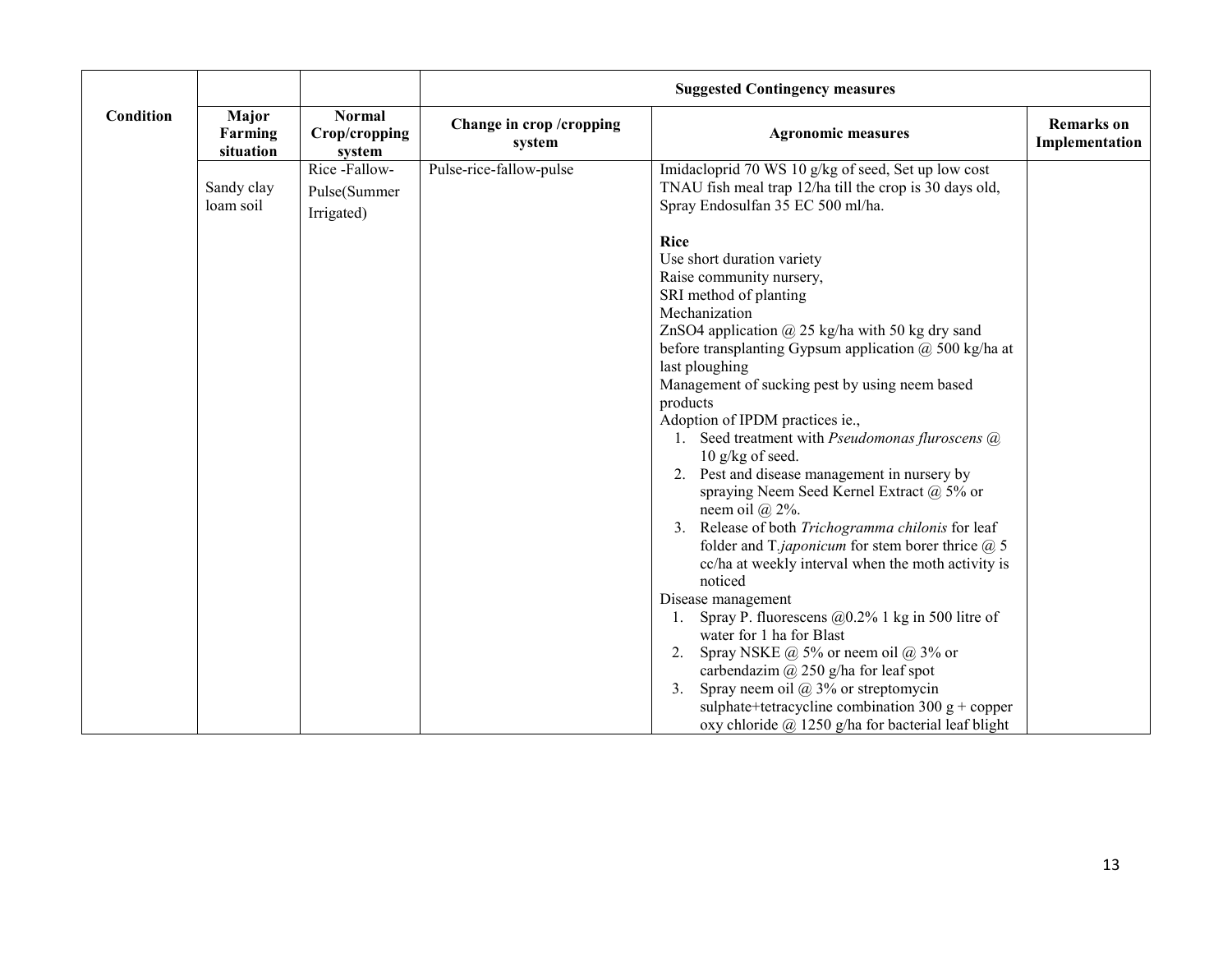|                                                                                           |                                                                  |                                          |                                                                                                                 | <b>Suggested Contingency measures</b>                                                                                                                                                                                                                                                                                                                                                                                                                                                                                                                                                                                                                                                                                                                                                                                                                                                                                                                                                                                                                                                                                                                                      |                                                                                                                               |  |  |  |
|-------------------------------------------------------------------------------------------|------------------------------------------------------------------|------------------------------------------|-----------------------------------------------------------------------------------------------------------------|----------------------------------------------------------------------------------------------------------------------------------------------------------------------------------------------------------------------------------------------------------------------------------------------------------------------------------------------------------------------------------------------------------------------------------------------------------------------------------------------------------------------------------------------------------------------------------------------------------------------------------------------------------------------------------------------------------------------------------------------------------------------------------------------------------------------------------------------------------------------------------------------------------------------------------------------------------------------------------------------------------------------------------------------------------------------------------------------------------------------------------------------------------------------------|-------------------------------------------------------------------------------------------------------------------------------|--|--|--|
| Condition                                                                                 | <b>Major Farming</b><br>situation                                | <b>Normal</b><br>Crop/cropping<br>system | Change in crop/cropping<br>system                                                                               | <b>Agronomic measures</b>                                                                                                                                                                                                                                                                                                                                                                                                                                                                                                                                                                                                                                                                                                                                                                                                                                                                                                                                                                                                                                                                                                                                                  | <b>Remarks</b> on<br>Implementation                                                                                           |  |  |  |
| Non release<br>of water in<br>canals under<br>delayed onset<br>of monsoon<br>in catchment | Rice based<br>farming system<br>Sandy clay loam<br>and clay soil | Rice-Rice-<br>Pulse/Oilseed              | Rice (samba) – RF pulse<br>Rice (samba) Sesamum<br>Pulse/Groundnut/Maize-<br>Rice-RF<br>pulse/Sesamum/Groundnut | <b>Rice</b><br>Use Long duration varieties ADT 44, White ponni, CO 43<br><b>False smut Disease management</b><br>seed treatment with P. fluroscens $(a)$ 10 g/kg of seed<br>Seedling dip with P. fluorescens $(a)$ 1 kg/ac<br>Spray P. fluorescens at 45 & 60 th day $(a)$ 1 kg/ac<br>Spray propiconazole $\omega$ 200 ml/ac or copper hydroxide $\omega$<br>$500$ g/ac                                                                                                                                                                                                                                                                                                                                                                                                                                                                                                                                                                                                                                                                                                                                                                                                    | <b>TNAU Pulse</b><br>wonder is available<br>in Department of<br>crop Physiology,<br>TNAU,<br>Coimbatore.<br>Rate: Rs. 100/kg. |  |  |  |
|                                                                                           |                                                                  |                                          |                                                                                                                 | <b>Blackgram:</b><br>Varieties ADT 3, 5<br>Seed treatment for Blackgram:<br>The blackgram seeds are fortified with $0.5\%$ Zn So <sub>4</sub><br>for 3 hours (350 ml of 0.5 $\%$ Zn So <sub>4</sub> solution is required<br>to soak one kg of seed) followed by sequential coating<br>with polykote / polymer $(a)$ 3g / kg + 5 ml of water +<br>Dimethoate @ 4ml/kg + Trichoderma viride @ 4 g/kg +<br>Rhizobium @ 20g/kg + Azophos @ 120g/kg.<br>Application of Pendimethalin $(a)$ 2lit/ha on 3 DAS for<br>weed management<br>Foliar spray of TNAU Pulse wonder $\omega$ 2.25 kg/ac<br>Pest and disease management<br>Management of armyworm<br>1. Use light trap or pheromone trap $\omega/2$ ha<br>2. Grow castor along borders<br>Spray NPV at 1.5 x $10^{12}$ POB/ha with teepol $\omega$<br>3.<br>1ml/l<br>Management of Yellow Mosaic Virus<br>1. Rogue out infected plants<br>2. Protet against white fly<br>Management of root rot<br>Seed treatment with T. viride $\omega$ 4 g or P.<br>1<br>fluorescens @ 10 g/kg of seed.<br>2. Neem cake application $\omega$ 150 kg/ha or soil<br>application of P. fluorescens $\omega$ 2.5 kg/ha with<br>50 kg sand/FYM | For designer seed<br>treatment polymer<br>or polykote is<br>available in<br>Coimbatore.                                       |  |  |  |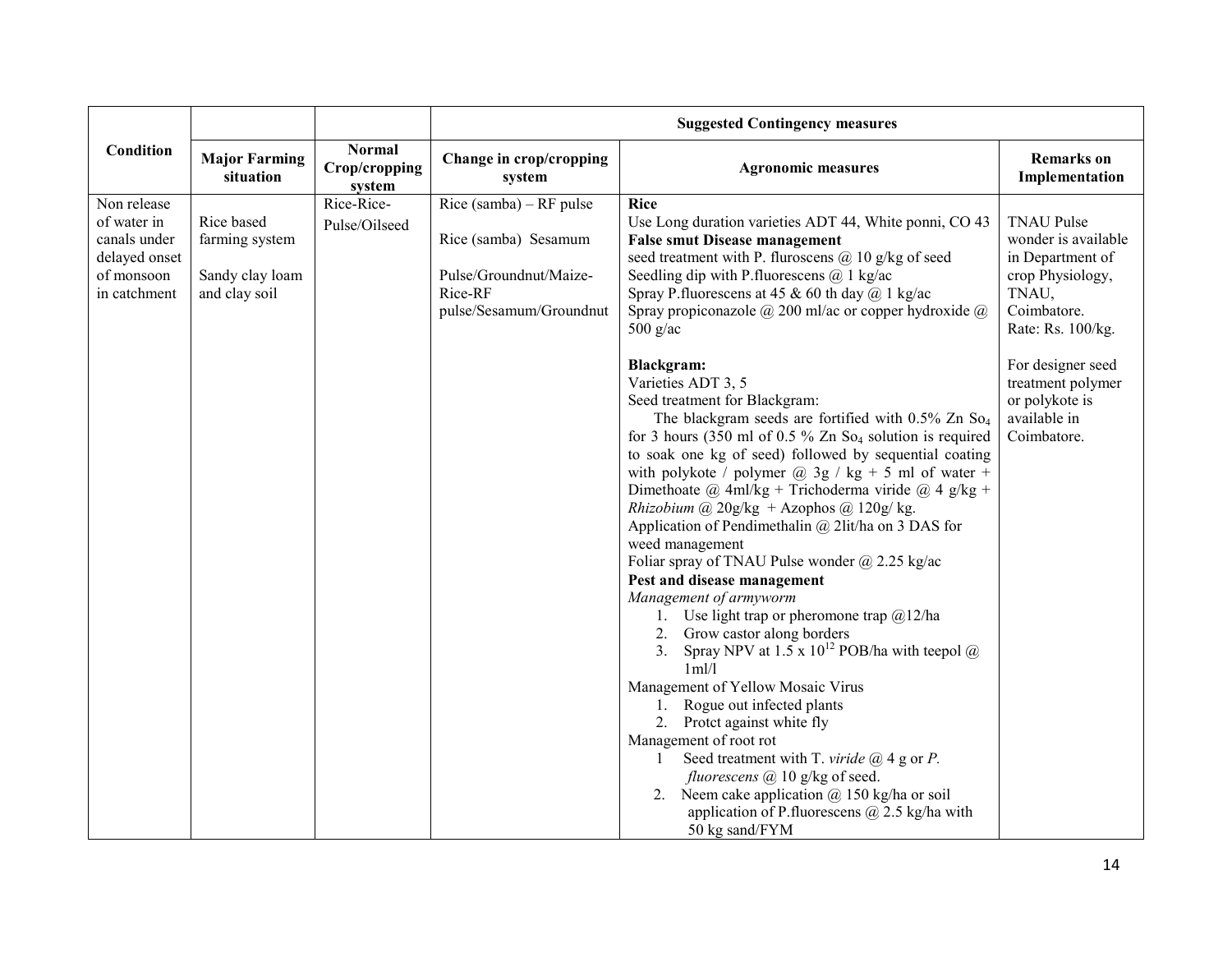|           |                                   |                                          | <b>Suggested Contingency measures</b> |                                                                                                                                                                                                                                                                                                                                                                                             |                                     |  |  |
|-----------|-----------------------------------|------------------------------------------|---------------------------------------|---------------------------------------------------------------------------------------------------------------------------------------------------------------------------------------------------------------------------------------------------------------------------------------------------------------------------------------------------------------------------------------------|-------------------------------------|--|--|
| Condition | <b>Major Farming</b><br>situation | <b>Normal</b><br>Crop/cropping<br>system | Change in crop/cropping<br>system     | <b>Agronomic measures</b>                                                                                                                                                                                                                                                                                                                                                                   | <b>Remarks</b> on<br>Implementation |  |  |
|           |                                   |                                          |                                       | <b>Gingelly</b><br><b>SVPR 1, 2</b><br>TMV <sub>7</sub><br>Basal Application of MnSO <sub>4</sub> @ 5 kg/ha<br>Leaf webber management by spraying neem formulation<br>$(a)$ 0.03% or neem seed kernel extract $(a)$ 5% or neem oil<br>$(a) 2\%$<br>Root rot management by soil application of P. fluroescens<br>$\omega$ 2.5 kg/ha with 50 kg sand or FYM or carbendazim $\omega$<br>g/lit. |                                     |  |  |

|                                                                               |                                   |                         | <b>Suggested Contingency measures</b> |                    |                                  |  |  |
|-------------------------------------------------------------------------------|-----------------------------------|-------------------------|---------------------------------------|--------------------|----------------------------------|--|--|
| Condition                                                                     | <b>Major Farming</b><br>situation | Crop/cropping<br>system | Change in crop/cropping<br>system     | Agronomic measures | <b>Remarks on Implementation</b> |  |  |
| Lack of inflows into tanks<br>due to insufficient/delayed<br>onset of monsoon |                                   |                         | NA                                    |                    |                                  |  |  |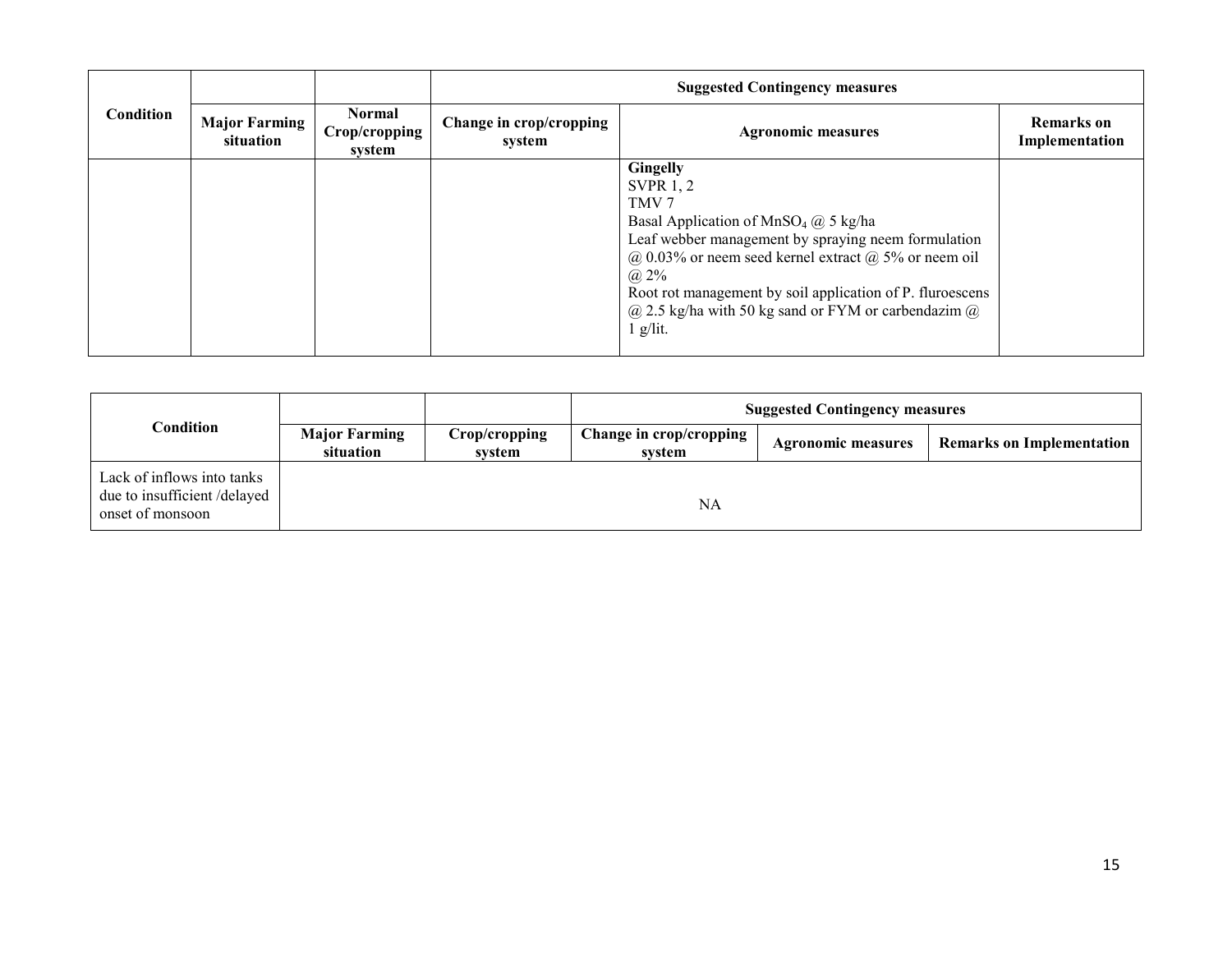|                                                                |                                                                   |                                                                                                | <b>Suggested Contingency measures</b>                                |                                                                                                                                                                                                                                                                                                                                                                                                                                                                                                                                                                                                                                                                                                                                                                                                                                                                                                                                                                                                                                                                                                                              |                                                                                      |
|----------------------------------------------------------------|-------------------------------------------------------------------|------------------------------------------------------------------------------------------------|----------------------------------------------------------------------|------------------------------------------------------------------------------------------------------------------------------------------------------------------------------------------------------------------------------------------------------------------------------------------------------------------------------------------------------------------------------------------------------------------------------------------------------------------------------------------------------------------------------------------------------------------------------------------------------------------------------------------------------------------------------------------------------------------------------------------------------------------------------------------------------------------------------------------------------------------------------------------------------------------------------------------------------------------------------------------------------------------------------------------------------------------------------------------------------------------------------|--------------------------------------------------------------------------------------|
| Condition                                                      | <b>Major Farming</b><br>situation                                 | Crop/cropping<br>system                                                                        | Change in crop<br>/cropping system                                   | <b>Agronomic measures</b>                                                                                                                                                                                                                                                                                                                                                                                                                                                                                                                                                                                                                                                                                                                                                                                                                                                                                                                                                                                                                                                                                                    | <b>Remarks</b> on<br>Implementation                                                  |
| Insufficient<br>groundwater<br>recharge due to<br>low rainfall | Rice based<br>farming system-<br>Sandy clay loam<br>and clay soil | Vegetables<br>(Jun-Sep)-Rice<br>$(Aug-Dec)$ -<br>$/$ Rice (Oct-<br>Feb)-Groundnut<br>(Dec-Mar) | Groundnut/sunflo<br>wer/Maize/Vegeta<br>bles-Rice-<br>Pulse/Oilseeds | Groundnut<br>Gypsum application @ 400 kg/ha on 40 & 70 <sup>th</sup> day<br>Basal application of $ZnSO_4$ ( $\ddot{\omega}$ ) 25 kg/ha<br>Application of DoA micronutrient mixture @ 12.5 kg/ha<br>Foliar spray of DAP $@$ 2.5 kg, Ammonium sulphate $@$ 1 kg and<br>Borax $\omega$ , 0.5 kg per ha on 25 and 35 th DAS.<br>Foliar spray of TNAU Groundnut rich $\omega$ 2.20 kg/ac at peak<br>flowering and pod development stages<br>Polythene film Mulching – use 7 micron polythene $@$ 50 kg/ha<br>Weed management – application of Alachlor $\omega$ 20 kg/ha on 20<br><b>DAS</b><br>Irrigation at pegging, flowering and pod development stage<br>Root rot management by seed treatment with thiram $\omega$ 4 g/kg of<br>seed, soil application of P. fluroescens $(a)$ 2.5 kg/ha with 50 kg<br>sand or FYM<br><b>Sunflower</b><br>Application of sulphur $\omega$ 20 kg/ha<br>Spray borax $\omega$ 0.2% to capitulum at ray floret opening stage for<br>seed setting and filling<br>Keep bee hives $(a)$ 5/ha for seed setting.<br>Alternaria leaf spot and rust management by spraying mancozeb<br>$(a)$ 1000 g/ha | Groundnut<br>Micro-nutrient<br>mixture can be<br>sourced from<br>TNAU,<br>Coimbatore |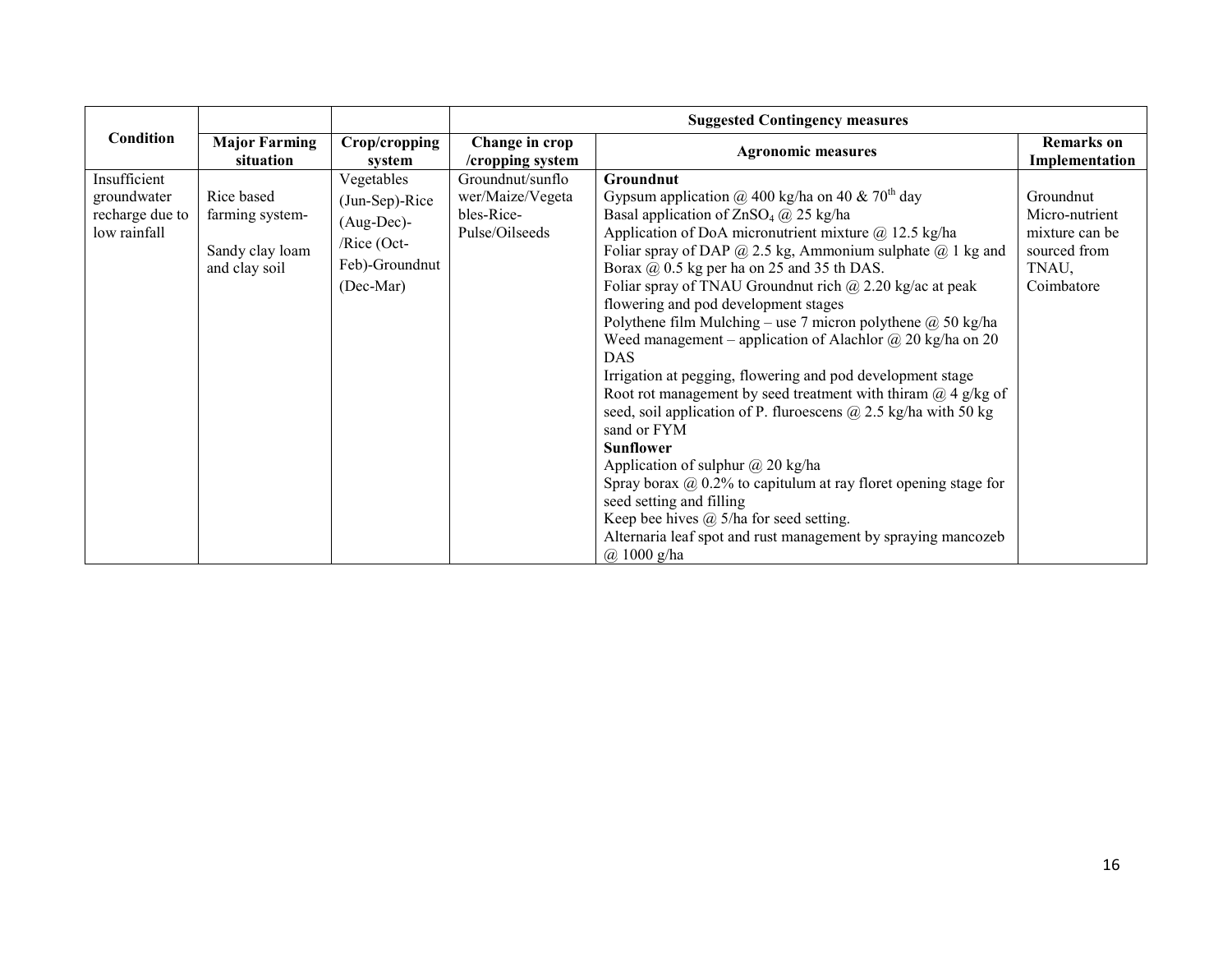#### 2.2 Unusual rains (untimely, unseasonal etc) (for both rainfed and irrigated situations)

| <b>Condition</b>                                                               | <b>Suggested contingency measure</b>                                                                                          |                                                                                                                                                |                                                                                  |                                                          |  |  |  |
|--------------------------------------------------------------------------------|-------------------------------------------------------------------------------------------------------------------------------|------------------------------------------------------------------------------------------------------------------------------------------------|----------------------------------------------------------------------------------|----------------------------------------------------------|--|--|--|
| <b>Continuous high</b><br>rainfall in a short span<br>leading to water logging | Vegetative stage                                                                                                              | <b>Flowering stage</b>                                                                                                                         | Crop maturity stag                                                               | Post harvest                                             |  |  |  |
| Rice                                                                           | Drain out excess water<br>Provide drainage channels                                                                           | Drain out excess water                                                                                                                         | Drain<br>out<br>excess<br>water<br>Harvesting at physiological<br>maturity stage | Shift to safer place.<br>Proper drying of the<br>produce |  |  |  |
| Pulse (Black gram, Green<br>gram)                                              | Drain out excess water                                                                                                        | Drain out excess water<br>Foliar spray of Pulse wonder $@2.25$<br>kg/ac at flowering stage                                                     | Drain out excess water<br>Harvesting at physiological<br>maturity stage          | Shift to safe place dry in<br>shade and turn frequently  |  |  |  |
| Sesamum                                                                        | Drain out excess water                                                                                                        | Drain out excess water<br>Foliar spray of TNAU Groundnut rich @<br>2.20 kg/ac at peak flowering and pod<br>development stages                  |                                                                                  | Safe storage against<br>storage pest and disease         |  |  |  |
| Groundnut                                                                      | Drain out excess water                                                                                                        | Drain out excess water                                                                                                                         | Drain out excess water                                                           | Safe storage against<br>storage pest and disease         |  |  |  |
| Sugarcane                                                                      | Drain out excess water<br>Propping                                                                                            | Drain out excess water<br>Foliar spray of Sugarcane booster<br>application $\omega$ , 2, 3 & 4 kg/ac at 45, 60<br>and 75 th day after planting |                                                                                  |                                                          |  |  |  |
| Horticulture                                                                   |                                                                                                                               |                                                                                                                                                |                                                                                  |                                                          |  |  |  |
| Banana                                                                         | Drain out excess water Select<br>sword suckers Earthing up on<br>2, 3 & 5 Topping at 2 & $4^{\text{th}}$<br>month of planting |                                                                                                                                                |                                                                                  |                                                          |  |  |  |
|                                                                                | Heavy rainfall with high speed winds in a short span                                                                          |                                                                                                                                                |                                                                                  |                                                          |  |  |  |
| Rice                                                                           | Drain out excess water<br>Broad bed furrow formation.                                                                         | Drain out excess water                                                                                                                         | Drain out excess water<br>Harvesting at physiological<br>maturity stage          | Shift to safer place.                                    |  |  |  |
| Horticulture                                                                   |                                                                                                                               |                                                                                                                                                |                                                                                  |                                                          |  |  |  |
| Banana                                                                         | Propping                                                                                                                      | Wire between trees for wind support<br>Wind break with high pole trees                                                                         |                                                                                  |                                                          |  |  |  |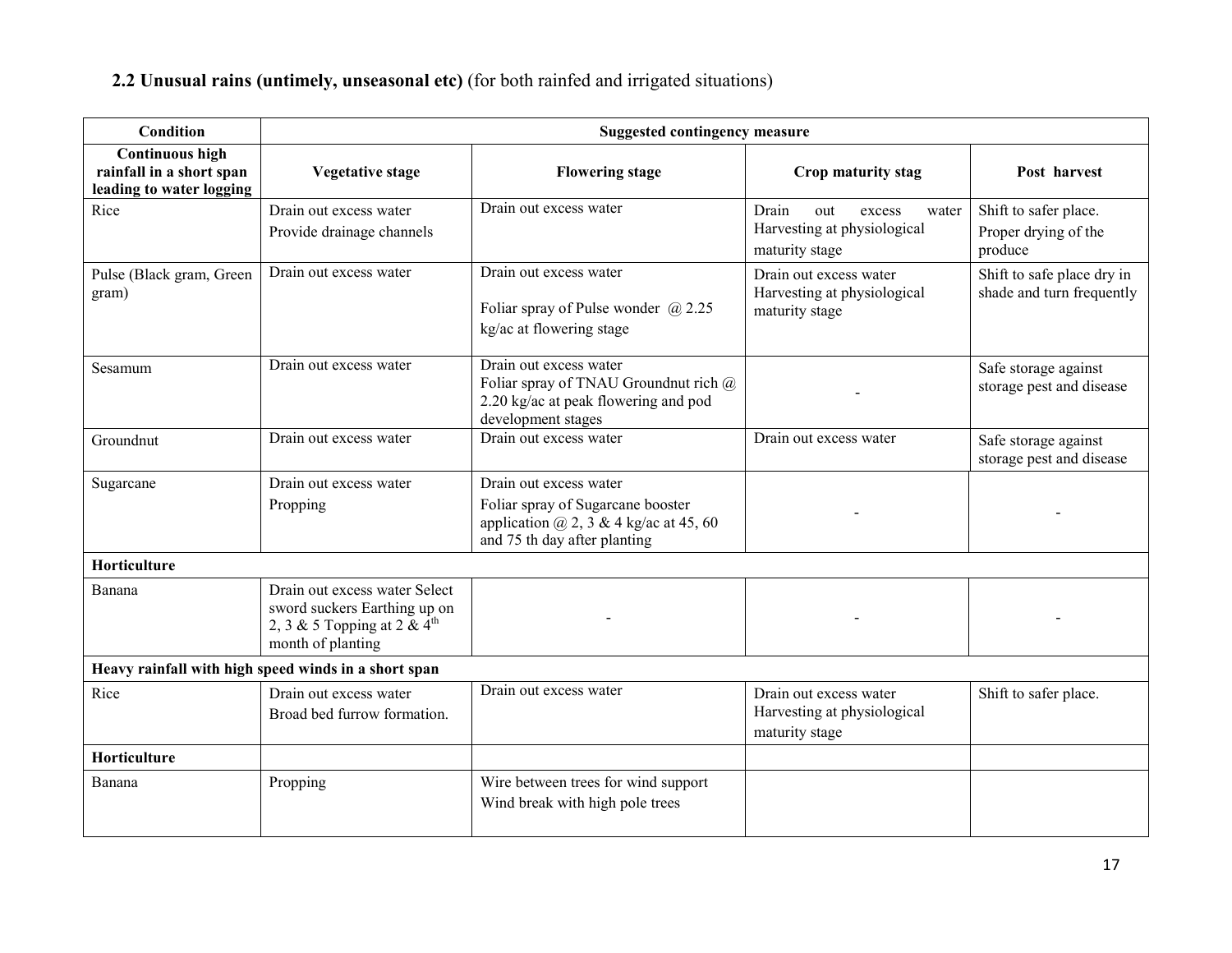| Outbreak of pests and<br>diseases due to un<br>seasonal rains |                                                                                                                                                                                                                                                                                                                                                                                                                                                                                                                                                                                                                                                                                                                                                                                                                                                                                                                                                                          |  |
|---------------------------------------------------------------|--------------------------------------------------------------------------------------------------------------------------------------------------------------------------------------------------------------------------------------------------------------------------------------------------------------------------------------------------------------------------------------------------------------------------------------------------------------------------------------------------------------------------------------------------------------------------------------------------------------------------------------------------------------------------------------------------------------------------------------------------------------------------------------------------------------------------------------------------------------------------------------------------------------------------------------------------------------------------|--|
| Rice                                                          | Adoption of IPDM practices ie.,<br>Safe storage against<br>Seed treatment with Pseudomonas fluroscens $(a)$ 10 g/kg of seed.<br>➤<br>storage pest and diseases<br>Pest and disease management in nursery by spraying Neem Seed Kernel Extract $(a)$ 5% or neem oil $(a)$<br>$2\%$ .<br>Release of both Trichogramma chilonis for leaf folder and T japonicum for stem borer thrice $\omega$ 5<br>➤<br>cc/ha at weekly interval when the moth activity is noticed<br>Spray Monocrotophos 36 SL @ 1000 ml/ha or profenophos 50 EC @ 1000 ml/ha<br>Spray P. fluorescens $\omega$ 0.2% 1 kg in 500 litre of water for 1 ha for Blast<br>spray NSKE $\omega$ 5% or neem oil $\omega$ 3% or carbendazim $\omega$ 250 g/ha for leaf spot<br>➤<br>spray neem oil @ 3% or carbendazim @ 250 g/ha<br>➤<br>spray neem oil @ 3% or streptomycin sulphate+tetracycline combination 300 g + copper oxy chloride<br>@ 1250 g/ha for bacterial leaf blight<br>False smut management<br>➤ |  |
|                                                               | seed treatment with P. fluroscens @ 10 g/kg of seed<br>➤<br>Seedling dip with P. fluorescens $\omega$ 1 kg/ac<br>➤<br>Spray P.fluorescens at 45 & 60 th day $(a)$ 1 kg/ac<br>Spray propiconazole @ 200 ml/ac or copper hydroxide @ 500 g/ac                                                                                                                                                                                                                                                                                                                                                                                                                                                                                                                                                                                                                                                                                                                              |  |
| Pulse - Black gram and<br>Green gram                          | Pest and disease management<br>Management of armyworm<br>by using light trapor pheromone trap $@12$ /ha<br>➤<br>grow castor along borders<br>spray NPV at $1.5 \times 10^{12}$ POB/ha with teepol @ 1ml/l<br>Management of Pod borer<br>spray Endosulfan 35 EC @ 1l/ha or monocrotophos 36 SL @ 500 ml/ha<br>➤<br>Management of Yellow Mosaic Virus<br>Rogue out infected plants<br>➤<br>> Spray monocrotophos $@$ 500 ml or methyl demeton $@$ 500 ml/ha.<br>Management of root rot<br>Seed treatment with T. viride $\overline{a}$ 4 g or P. fluorescens $\overline{a}$ 10 g/kg of seed.<br>Neem cake application @ 150 kg/ha or soil application of P. fluorescens @ 2.5 kg/ha with 50 kg<br>sand/FYM                                                                                                                                                                                                                                                                 |  |
| Horticulture                                                  | Banana disease management<br>Spray carbendazim $(a)$ 1g/lit for sigatoka leaf spot<br>➤<br>Spray monocrotophos $\omega$ 1 ml/lit or methyl demetor $\omega$ 2 ml/lit for bunchy top<br>➤<br>For management of bunchy top - Injection (with TNAU Banana Injector) of monocrotophos 36 SC 1ml/plant at 45 days interval<br>➤<br>from $3rd$ month till flowering.                                                                                                                                                                                                                                                                                                                                                                                                                                                                                                                                                                                                           |  |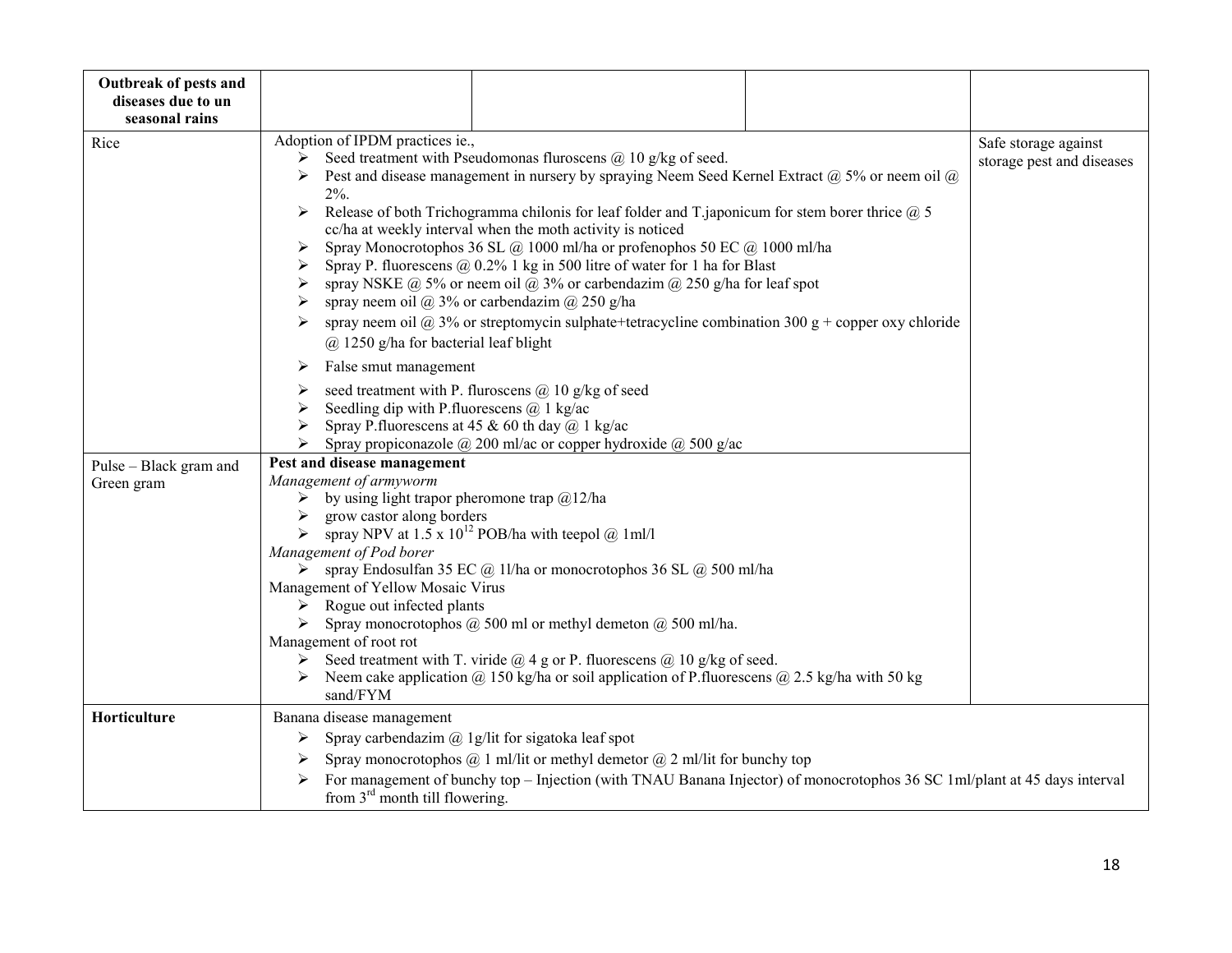#### 2.3 Floods

| Condition                                               | <b>Suggested contingency measure</b>                                                                                                                 |                                                                                                                                                                                                                                                                                                                                                                                                                                                                                                                                                                                                            |                                                                                                                                                                                                                                                                                                                                                                                                                                                                                                                                                 |            |
|---------------------------------------------------------|------------------------------------------------------------------------------------------------------------------------------------------------------|------------------------------------------------------------------------------------------------------------------------------------------------------------------------------------------------------------------------------------------------------------------------------------------------------------------------------------------------------------------------------------------------------------------------------------------------------------------------------------------------------------------------------------------------------------------------------------------------------------|-------------------------------------------------------------------------------------------------------------------------------------------------------------------------------------------------------------------------------------------------------------------------------------------------------------------------------------------------------------------------------------------------------------------------------------------------------------------------------------------------------------------------------------------------|------------|
| <b>Transient water</b><br>logging/partial<br>inundation | Seedling / nursery<br>stage                                                                                                                          | <b>Vegetative stage</b>                                                                                                                                                                                                                                                                                                                                                                                                                                                                                                                                                                                    | <b>Reproductive stage</b>                                                                                                                                                                                                                                                                                                                                                                                                                                                                                                                       | At harvest |
| Rice                                                    | Drain out excess water<br>Raised bed nursery<br>Use sprouted seeds for<br>direct seeding<br>Use short duration<br>varieties especially<br>ADT 36, 37 | Drain out excess water<br>Foliar spray of 2 kg urea with $1 \text{ kg ZnSO}_4$ in 200<br>1 of water in 1 acre<br>Drain out excess water.<br>Application of P. flourescens $\omega$ 1 kg with 20 kg<br>sand/FYM for overall disease resistance<br>Spray or Imidacloprid 17.8 SL @ 100 ml/ac for<br>green leaf hopper<br>Spray neem oil $\omega$ 3% or streptomycin<br>Sulphate+tetracycline combination 300 $g$ + copper<br>oxy chloride @ 1250 g/ha for bacterial leaf blight<br>Seed treatment with P. fluroscens $(a)$ 10 g/kg of<br>seed or Seedling dip with P.fluorescens @ 1 kg/ac<br>for false smut | Drain out excess water<br>Foliar spray with 2% DAP<br>Top dressing with 50 kg ammonium sulphate<br>alone or 22 kg urea with 18 kg gypsum and 17 kg<br>MOP.<br>Spray monocrotophos @ 400 ml/ac for case<br>worm.<br>Spray endosulfan $(a)$ 400 ml/ac for Gall midge.<br>Spray Chlorpyriphos $\omega$ 400 ml/ac for leaf folder<br>Spray endosulfan $\omega$ 400 ml/ac for stem borer<br>Spray P. fluorescens at 45 & 60 th day $(a)$ 1 kg/ac<br><sub>or</sub><br>Spray propiconazole $\omega$ 200 ml/ac or copper<br>hydroxide $\omega$ 500 g/ac |            |
| Sugarcane                                               |                                                                                                                                                      | Propping<br>Drain out excess water<br>Detrashing & Removal of buds<br>Application of 80 kg urea with 16 kg neem cake<br>and 25 kg potash for 1 acre<br>Spray<br>azadirachtin<br>$1\%$<br>400<br>ml/ac<br><sub>or</sub><br>monocrotophos $(a)$ 800 ml/ac for white fly.                                                                                                                                                                                                                                                                                                                                     |                                                                                                                                                                                                                                                                                                                                                                                                                                                                                                                                                 |            |
| Banana                                                  |                                                                                                                                                      | Propping<br>Application of 65 g urea and 175 g potash for<br>poovan variety<br>Application of 90 g urea and 175 g potash for<br>rasthali variety<br>Application of 90 g urea and 215 g potash for<br>nendran variety<br>Application of 90 g urea and 160 g potash for<br>other varieties<br>Spray carbendazim $(a)$ 1g/lit for sigatoka leaf spot                                                                                                                                                                                                                                                          | Application of Emison @ $0.1\%$ (1 g/lit) @ 1-1.5<br>lit/tree.                                                                                                                                                                                                                                                                                                                                                                                                                                                                                  |            |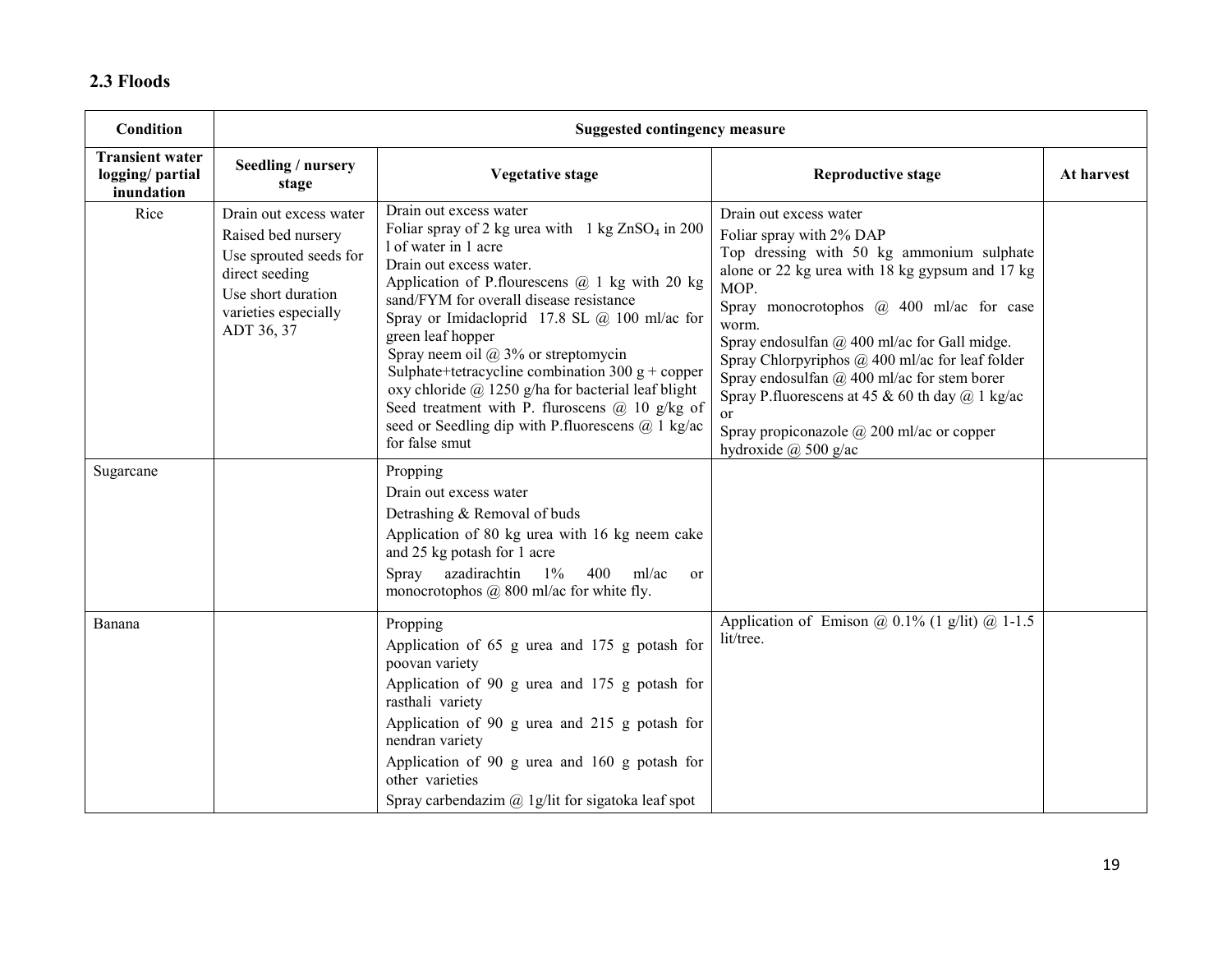| <b>Extreme</b>      | <b>Suggested contingency measure</b>                                                                                                              |                                                                                                                                                                                                                                                                                                                                                                                                                                                                                                                                                                                                                                                          |                                                                                                                                                                                                                                                                                                                                                                                                                                                                                                                                                                          |                                                                                                                |  |
|---------------------|---------------------------------------------------------------------------------------------------------------------------------------------------|----------------------------------------------------------------------------------------------------------------------------------------------------------------------------------------------------------------------------------------------------------------------------------------------------------------------------------------------------------------------------------------------------------------------------------------------------------------------------------------------------------------------------------------------------------------------------------------------------------------------------------------------------------|--------------------------------------------------------------------------------------------------------------------------------------------------------------------------------------------------------------------------------------------------------------------------------------------------------------------------------------------------------------------------------------------------------------------------------------------------------------------------------------------------------------------------------------------------------------------------|----------------------------------------------------------------------------------------------------------------|--|
| event type          | Seedling / nursery stage                                                                                                                          | <b>Vegetative stage</b>                                                                                                                                                                                                                                                                                                                                                                                                                                                                                                                                                                                                                                  | <b>Reproductive stage</b>                                                                                                                                                                                                                                                                                                                                                                                                                                                                                                                                                | At harvest                                                                                                     |  |
| <b>Heat Wave</b>    |                                                                                                                                                   |                                                                                                                                                                                                                                                                                                                                                                                                                                                                                                                                                                                                                                                          |                                                                                                                                                                                                                                                                                                                                                                                                                                                                                                                                                                          |                                                                                                                |  |
| <b>Cold wave</b>    |                                                                                                                                                   |                                                                                                                                                                                                                                                                                                                                                                                                                                                                                                                                                                                                                                                          |                                                                                                                                                                                                                                                                                                                                                                                                                                                                                                                                                                          |                                                                                                                |  |
| Frost               |                                                                                                                                                   | Not Applicable                                                                                                                                                                                                                                                                                                                                                                                                                                                                                                                                                                                                                                           |                                                                                                                                                                                                                                                                                                                                                                                                                                                                                                                                                                          |                                                                                                                |  |
| <b>Hailstorm</b>    |                                                                                                                                                   |                                                                                                                                                                                                                                                                                                                                                                                                                                                                                                                                                                                                                                                          |                                                                                                                                                                                                                                                                                                                                                                                                                                                                                                                                                                          |                                                                                                                |  |
| Cyclone             |                                                                                                                                                   |                                                                                                                                                                                                                                                                                                                                                                                                                                                                                                                                                                                                                                                          |                                                                                                                                                                                                                                                                                                                                                                                                                                                                                                                                                                          |                                                                                                                |  |
| Rice                | Drain out excess water<br>Raised bed nursery<br>Use sprouted seeds for direct<br>seeding<br>Use short duration varieties<br>especially ADT 36, 37 | Drain out excess water<br>Foliar spray of 2 kg urea with<br>$1$ kg<br>$ZnSO4$ in 200 l of water in 1 acre<br>Drain out excess water.<br>Application of P. flourescens $(a)$ 1 kg with<br>20 kg sand/FYM for overall disease<br>resistance<br>Spray monocrotophos 36 WSC @ 400<br>ml/ac or Imidacloprid 17.8 SL $(a)$ 100<br>ml/ac for green leaf hopper<br>Spray neem oil $@3\%$ or streptomycin<br>Sulphate+tetracycline combination 300 g<br>+ copper oxy chloride $\omega$ 1250 g/ha for<br>bacterial leaf blight<br>Seed treatment with P. fluroscens $(a)$ 10<br>g/kg of seed or Seedling dip with<br>P.fluorescens $\omega$ 1 kg/ac for false smut | Drain out excess water<br>Foliar spary with 2% DAP<br>Top dressing with 50 kg ammonium<br>sulphate alone or 22 kg urea with 18<br>kg gypsum and 17 kg MOP.<br>Spray monocrotophos @ 400 ml/ac for<br>case worm.<br>Spray endosulfan $(a)$ 400 ml/ac for<br>Gall midge.<br>Spray monocrotophos $(a)$ 400 ml/ac or<br>chlorpyriphos $\omega$ 400 ml/ac for leaf<br>folder<br>Spray endosulfan $(a)$ 400 ml/ac for<br>stem borer Spray P.fluorescens at 45<br>& 60 th day $@$ 1 kg/ac or<br>Spray propiconazole $\omega$ 200 ml/ac or<br>copper hydroxide $\omega$ 500 g/ac | Implementation of Weather<br>based crop insurance by<br>department of Agriculture                              |  |
| Sugarcane<br>Banana |                                                                                                                                                   | Drain out excess water<br>Propping Make deep trench for drainage<br>Detrashing & Removal of buds<br>Application of 80 kg urea with 16 kg<br>neem cake and 25 kg potash for 1 acre<br>Spray azadirachtin 1% monocrotophos @<br>800 ml/ac for white fly.<br>Propping                                                                                                                                                                                                                                                                                                                                                                                       | Application of Emison $\omega$ 0.1% (1)                                                                                                                                                                                                                                                                                                                                                                                                                                                                                                                                  | Implementation of Weather<br>based crop insurance by<br>department of Agriculture<br>Implementation of Weather |  |
|                     |                                                                                                                                                   | Application of 65 g urea and 175 g potash<br>for poovan variety                                                                                                                                                                                                                                                                                                                                                                                                                                                                                                                                                                                          | $g/lit)$ $\omega$ 1-1.5 lit/tree.                                                                                                                                                                                                                                                                                                                                                                                                                                                                                                                                        | based crop insurance by<br>department of Agriculture                                                           |  |

# 2.4 Extreme events: Heat wave / Cold wave/Frost/ Hailstorm /Cyclone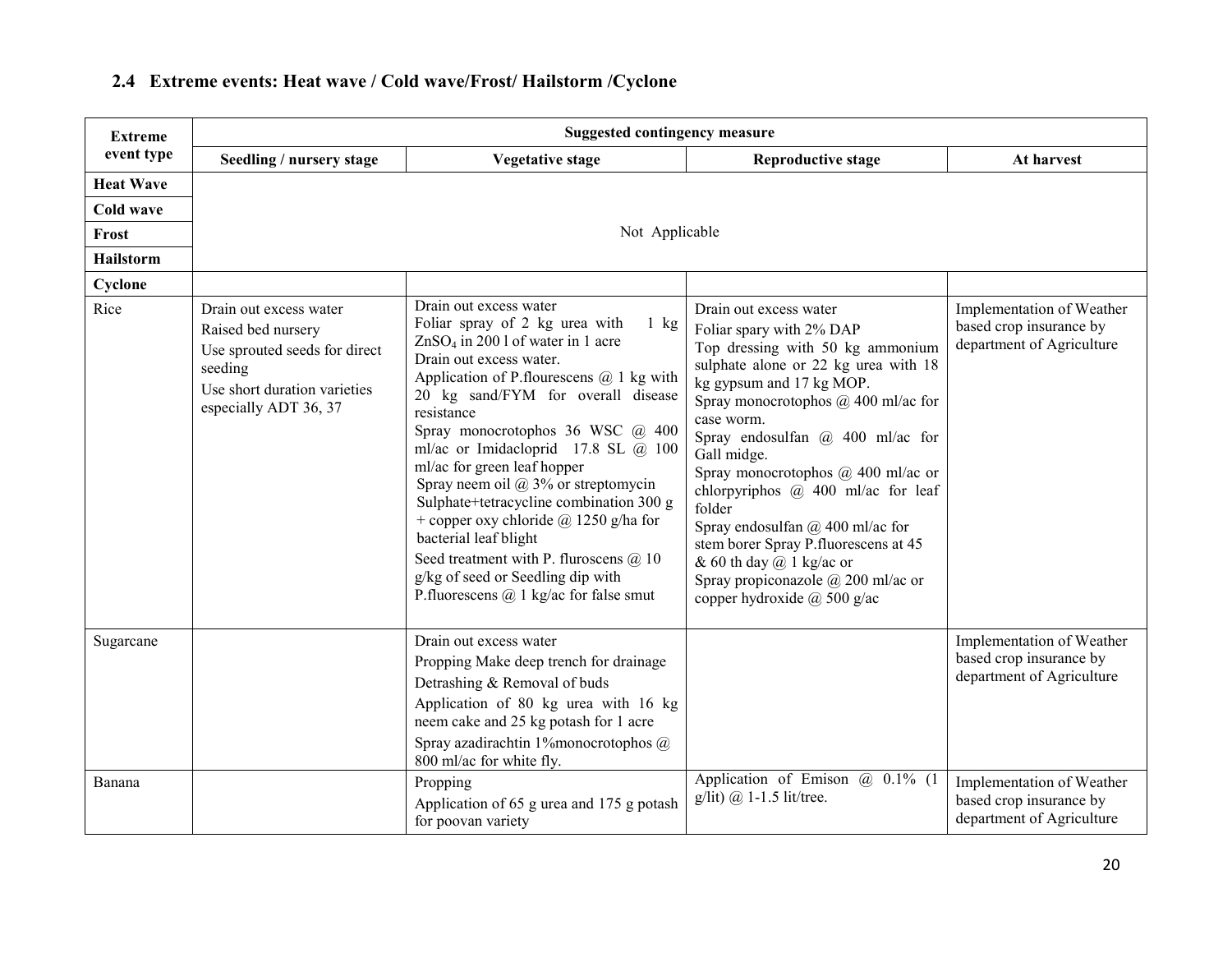| Application of 90 g urea and 175 g potash<br>for rasthali variety |
|-------------------------------------------------------------------|
| Application of 90 g urea and 215 g potash<br>for nendran variety  |
| Application of 90 g urea and 160 g potash<br>for other varieties  |
| Spray carbendazim $\omega$ 1g/lit for sigatoka<br>leaf spot       |

# 2.5 Contingent strategies for Livestock, Poultry & Fisheries:

# 2.5.1 Livestock

|                               | <b>Suggested contingency measures</b>                                                                                            |                                                                                                                                                                     |                                                                                                                                                                                                                        |
|-------------------------------|----------------------------------------------------------------------------------------------------------------------------------|---------------------------------------------------------------------------------------------------------------------------------------------------------------------|------------------------------------------------------------------------------------------------------------------------------------------------------------------------------------------------------------------------|
|                               | Before the event <sup>s</sup>                                                                                                    | During the event                                                                                                                                                    | After the event                                                                                                                                                                                                        |
| <b>Drought</b>                |                                                                                                                                  |                                                                                                                                                                     |                                                                                                                                                                                                                        |
| Feed and fodder availability  | Establishment of grain and fodder<br>banks at Taluk level                                                                        | Block level officers to be entrusted with<br>distribution of feed and fodder materials                                                                              | Reviewing the number of feed and fodder<br>banks and their ability to cope with the<br>emergency in relation to feed and fodder<br>availability and planning for more such feed<br>and fodder banks in strategic areas |
| Drinking water                | Creating filter points exclusively for<br>supply of water In strategic areas<br>Conservation of rain water in rain<br>shed areas | Mobilization of water for drinking to<br>affected areas from exclusive filter points<br>at block level                                                              | Cleaning and desilting of water bodies in<br>rain shed areas and cleansing the filter points<br>for aquifer recharge                                                                                                   |
| Health and disease management | Preventive vaccination against<br>endemic diseases<br>Supply of essential nutrients, minerals<br>and trace elements              | Ring vaccination in adjoining areas in<br>case of outbreak to prevent further spread<br>of disease<br>Supply of essential nutrients, minerals and<br>trace elements | Serological survey to assess the immune<br>status against known endemic infectious<br>diseases<br>Supply of essential nutrients, minerals and<br>trace elements                                                        |
| <b>Floods</b>                 |                                                                                                                                  |                                                                                                                                                                     |                                                                                                                                                                                                                        |
| Feed and fodder availability  | Establishment of feed banks in                                                                                                   | Mobilization of feed at the existing fodder                                                                                                                         | Replenishment of feed banks with good                                                                                                                                                                                  |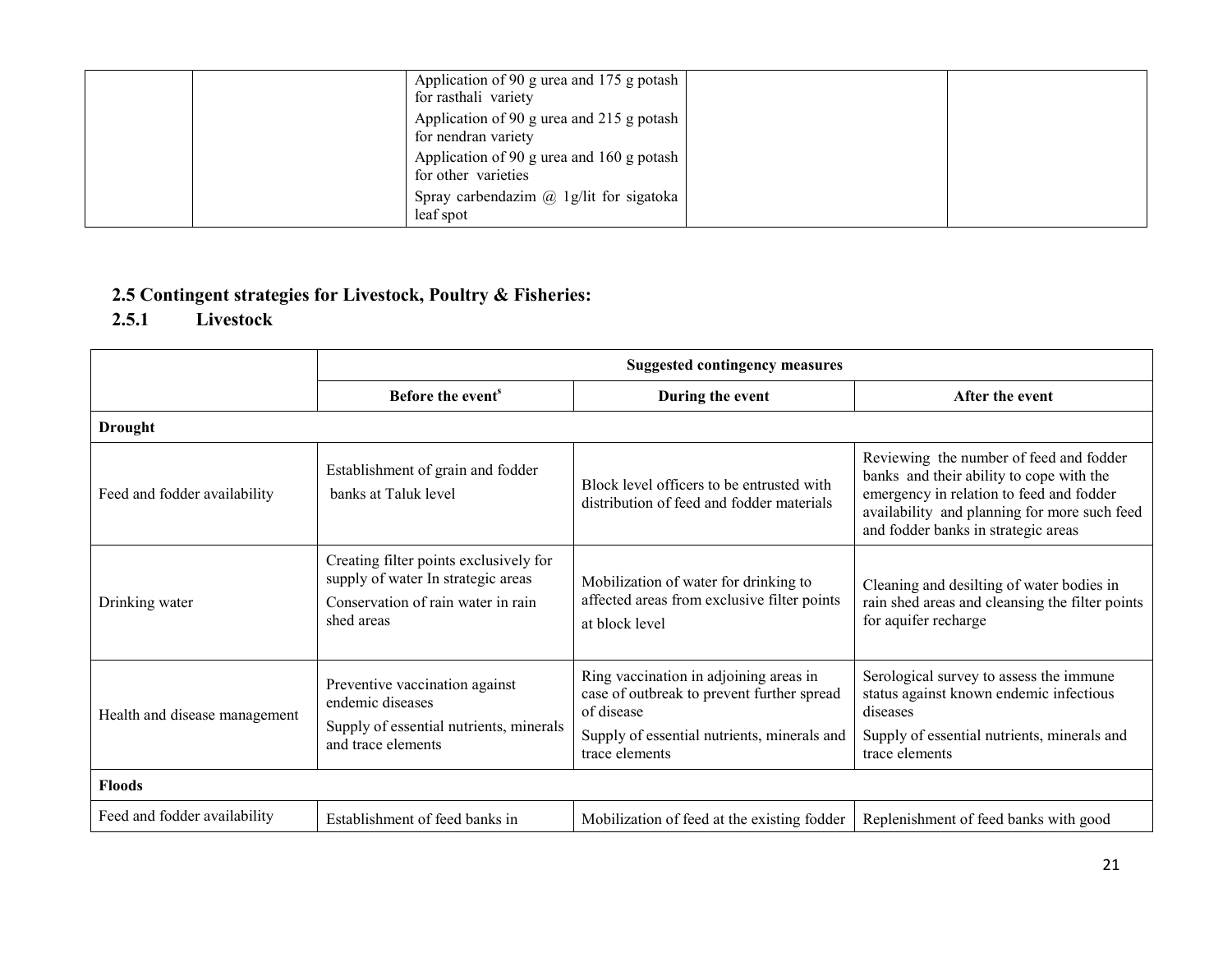|                               | elevated areas not known to be<br>affected by floods                                                                                                              | bank from block level authorities                                                                                  | quality grains and crop residues                                                                                   |
|-------------------------------|-------------------------------------------------------------------------------------------------------------------------------------------------------------------|--------------------------------------------------------------------------------------------------------------------|--------------------------------------------------------------------------------------------------------------------|
| Drinking water                | Establishment of filter points in<br>elevated areas                                                                                                               | Mobilization of water from filter points<br>exclusively maintained for the purpose<br>from block level authorities | Replenishment of water resources by proper<br>cleaning and maintenance for recharging<br>aquifers in filter points |
|                               | Preventive vaccination against<br>endemic diseases<br>Supply of essential nutrients, minerals<br>and trace elements                                               | Mobilization of affected animals and<br>provision of vaccine and medication                                        | Follow up health coverage                                                                                          |
| Health and disease management | Sanitary measurement to be taken<br>Provision of safe shelter                                                                                                     | Stranded animals should be rescued to<br>safer places                                                              | Serological survey to assess the immune<br>status against known endemic infectious<br>diseases                     |
|                               | Farm disaster kit containing<br>temporary animal identification tags,<br>handling equipment, first aid kit<br>should be kept in a place known to<br>the community | Emergency Veterinary Squad to be<br>formed                                                                         | Supply of essential nutrients, minerals and<br>trace elements                                                      |
| Cyclone                       |                                                                                                                                                                   |                                                                                                                    |                                                                                                                    |
| Feed and fodder availability  | Establishment of feed banks in safe<br>areas not known to be affected by<br>cyclone                                                                               | Mobilization of feed from the existing<br>fodder bank                                                              | Replenishment of feed banks with good<br>quality grains and crop residues                                          |
| Drinking water                | Establishment of filter points in safe<br>areas                                                                                                                   | Mobilization of water from filter points<br>exclusively maintained for the purpose                                 | Replenishment of water resources by proper<br>cleaning and maintenance for recharging<br>aquifers in filter points |
|                               | Preventive vaccination against<br>endemic diseases                                                                                                                |                                                                                                                    |                                                                                                                    |
|                               | Supply of essential nutrients, minerals<br>and trace elements                                                                                                     | Mobilization of affected animals with<br>vaccine and medication                                                    | Follow up health coverage<br>Serological survey to assess the immune                                               |
| Health and disease management | Sanitary measurement to be taken<br>Provision of safe shelter                                                                                                     | Emergency Veterinary Squad to be<br>formed                                                                         | status against known endemic infectious<br>diseases                                                                |
|                               | Farm disaster kit containing<br>temporary animal identification tags,<br>handling equipment, first aid kit<br>should be kept in a place known to                  |                                                                                                                    | Supply of essential nutrients, minerals and<br>trace elements                                                      |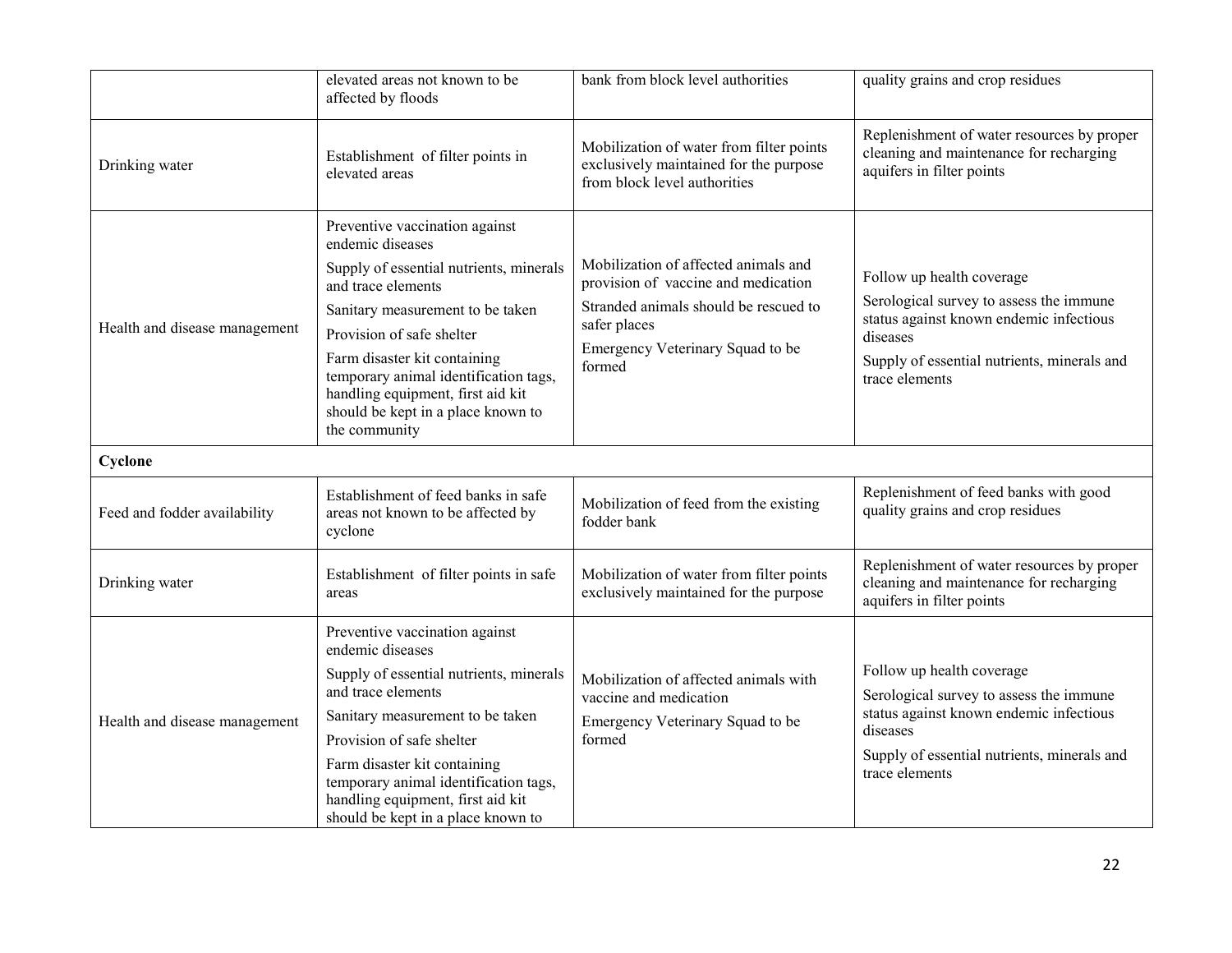|                                | the community |  |  |
|--------------------------------|---------------|--|--|
| Heat wave and cold wave        |               |  |  |
| Shelter/environment management |               |  |  |
| Health and disease management  |               |  |  |

s based on forewarning wherever available

#### 2.5.2 Poultry

|                                  |                                                                                                   | <b>Suggested contingency measures</b>                                                              |                                                                                                                       | Convergence/<br>linkages with<br>ongoing<br>programs, if |
|----------------------------------|---------------------------------------------------------------------------------------------------|----------------------------------------------------------------------------------------------------|-----------------------------------------------------------------------------------------------------------------------|----------------------------------------------------------|
|                                  | Before the event <sup>a</sup>                                                                     | During the event                                                                                   | After the event                                                                                                       | any                                                      |
| <b>Drought</b>                   |                                                                                                   |                                                                                                    |                                                                                                                       |                                                          |
| Feed ingredients                 | Establishment of grain/feed banks at block<br>levels                                              | Mobilization of feed resources from<br>block level                                                 | Replenishment of feed resources                                                                                       |                                                          |
| Drinking water                   | Establishment of filter points for supply of<br>water                                             | Mobilization of water for drinking from<br>filter points                                           | Cleaning and desilting water<br>bodies and cleansing the filter<br>points for aquifer recharge                        |                                                          |
| Health and disease<br>management | Preventive vaccination against endemic<br>diseases<br>Supply of essential nutrients, minerals and | Ring vaccination in adjoining areas in<br>case of outbreak to prevent further<br>spread of disease | Serological survey to assess the<br>immunity against known endemic<br>infectious diseases                             |                                                          |
|                                  | trace elements                                                                                    | Supply of essential nutrients, minerals<br>and trace elements                                      | Supply of essential nutrients,<br>minerals and trace elements                                                         |                                                          |
| <b>Floods</b>                    |                                                                                                   |                                                                                                    |                                                                                                                       |                                                          |
| Feed ingredients                 | Establishment of feed and water banks in<br>elevated areas not known to be affected by<br>floods  | Mobilization of feed from the existing<br>fodder bank                                              | Replenishment of feed banks with<br>good quality grains and crop<br>residues                                          |                                                          |
| Drinking water                   | Establishment of filter points in elevated<br>areas                                               | Mobilization of water from filter points<br>exclusively maintained for the purpose                 | Replenishment of water resources<br>by proper cleaning and<br>maintenance for recharging<br>aquifers in filter points |                                                          |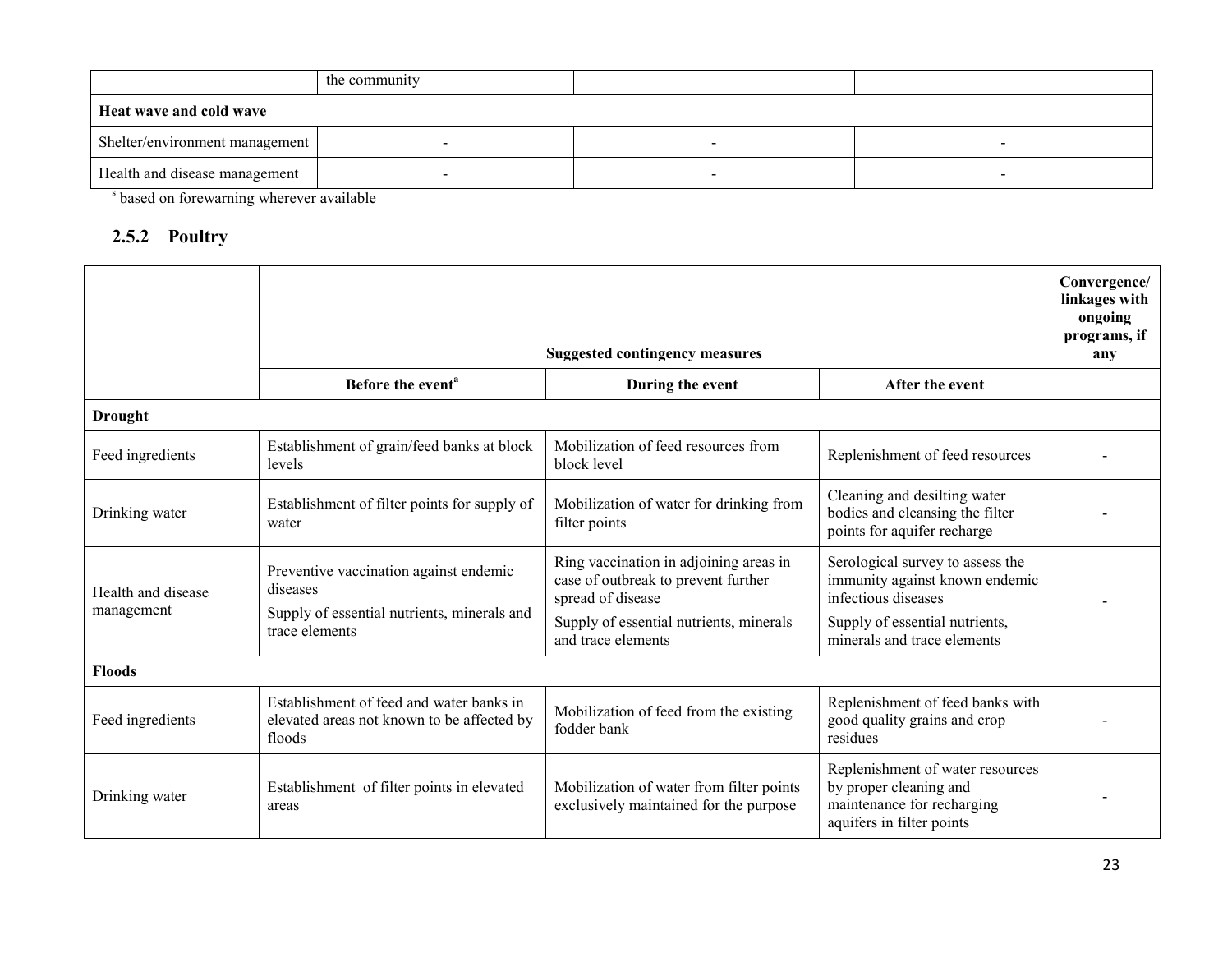| Health and disease<br>management  | Preventive vaccination against endemic<br>diseases<br>Supply of essential minerals and trace<br>elements<br>Provision of temporary shelters in high<br>areas<br>Sanitary measurement to be taken            | Mobilization of affected animals with<br>vaccine and medication<br>Emergency Veterinary Squad to be<br>formed | Follow up health coverage<br>Serological survey to assess the<br>immune status against known<br>endemic infectious diseases<br>Supply of essential nutrients,<br>minerals and trace elements |  |  |
|-----------------------------------|-------------------------------------------------------------------------------------------------------------------------------------------------------------------------------------------------------------|---------------------------------------------------------------------------------------------------------------|----------------------------------------------------------------------------------------------------------------------------------------------------------------------------------------------|--|--|
| Cyclone                           |                                                                                                                                                                                                             |                                                                                                               |                                                                                                                                                                                              |  |  |
| Shortage of feed<br>ingredients   | Establishment of feed banks in safe areas<br>not known to be affected by cyclone                                                                                                                            | Mobilization of feed from the existing<br>fodder bank                                                         | Replenishment of feed banks with<br>good quality grains and crop<br>residues                                                                                                                 |  |  |
| Drinking water                    | Establishment of filter points in safe areas                                                                                                                                                                | Mobilization of water from filter points<br>exclusively maintained for the purpose                            | Replenishment of water resources<br>by proper cleaning and<br>maintenance for recharging<br>aquifers in filter points                                                                        |  |  |
| Health and disease<br>management  | Preventive vaccination against endemic<br>diseases<br>Supply of essential nutrients, minerals and<br>trace elements<br>Provision of temporary shelters in high<br>areas<br>Sanitary measurement to be taken | Mobilization of affected animals with<br>vaccine and medication<br>Emergency Veterinary Squad to be<br>formed | Follow up health coverage<br>Serological survey to assess the<br>immune status against known<br>endemic infectious diseases<br>Supply of essential nutrients,<br>minerals and trace elements |  |  |
| Heat wave and cold wave           |                                                                                                                                                                                                             |                                                                                                               |                                                                                                                                                                                              |  |  |
| Shelter/environment<br>management |                                                                                                                                                                                                             |                                                                                                               |                                                                                                                                                                                              |  |  |
| Health and disease<br>management  |                                                                                                                                                                                                             |                                                                                                               |                                                                                                                                                                                              |  |  |

<sup>a</sup> based on forewarning wherever available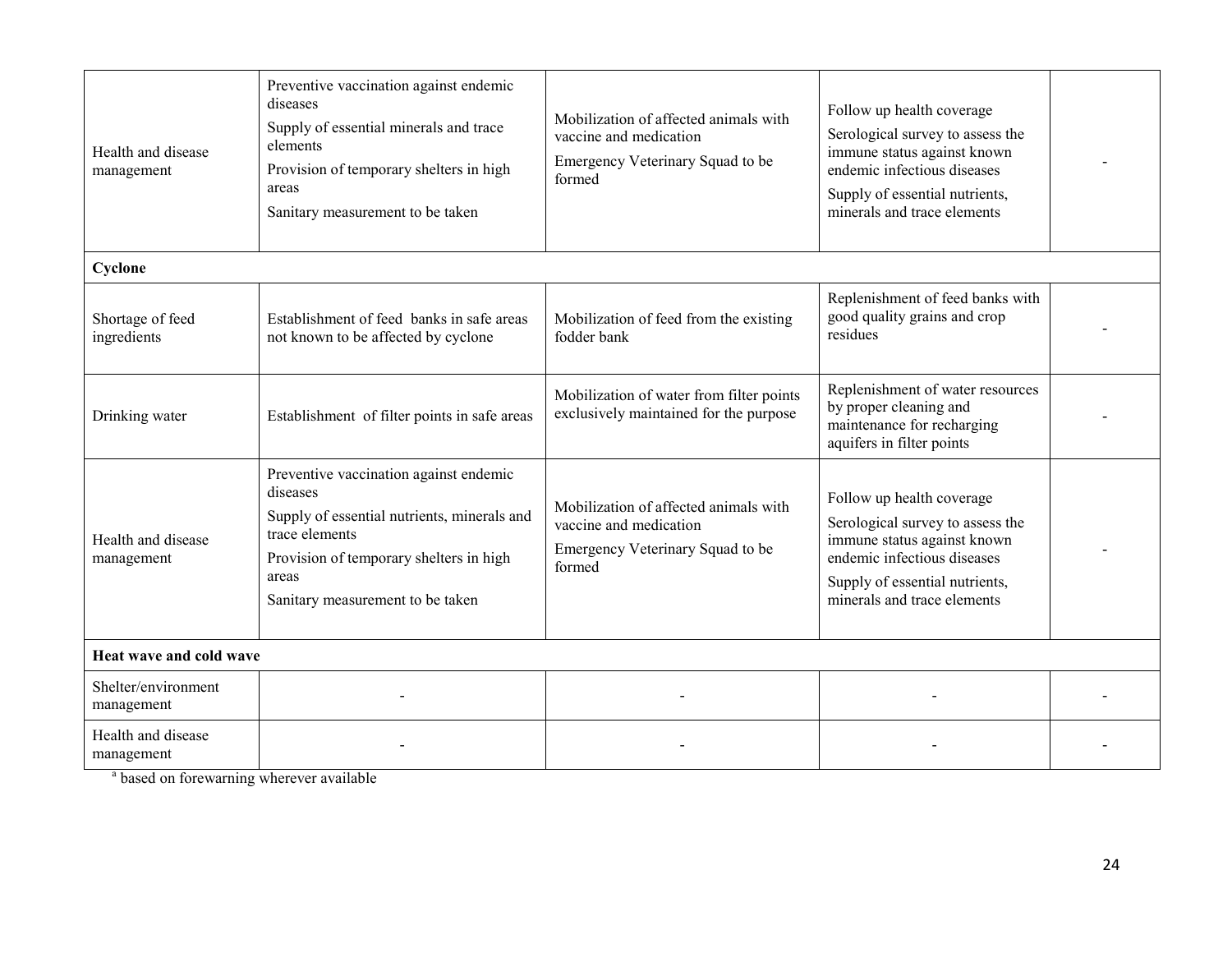#### 2.5.3Fisheries/ Aquaculture

|                                                                         | <b>Suggested contingency measures</b>                                                                                           |                                                                                                                                         |                                  |
|-------------------------------------------------------------------------|---------------------------------------------------------------------------------------------------------------------------------|-----------------------------------------------------------------------------------------------------------------------------------------|----------------------------------|
|                                                                         | <b>Before the event</b>                                                                                                         | During the event                                                                                                                        | After the event                  |
| 1) Drought                                                              |                                                                                                                                 |                                                                                                                                         |                                  |
| A. Capture                                                              |                                                                                                                                 |                                                                                                                                         |                                  |
| Marine                                                                  |                                                                                                                                 |                                                                                                                                         |                                  |
| Inland                                                                  |                                                                                                                                 |                                                                                                                                         |                                  |
| (i) Shallow water depth due to<br>insufficient rains/inflow             |                                                                                                                                 |                                                                                                                                         |                                  |
| (ii) Changes in water quality                                           |                                                                                                                                 |                                                                                                                                         |                                  |
| (iii) Any other                                                         |                                                                                                                                 |                                                                                                                                         |                                  |
| <b>B.</b> Aquaculture                                                   |                                                                                                                                 |                                                                                                                                         |                                  |
| (i) Shallow water in ponds due to<br>insufficient rains/inflow          | Collective water shed management.<br>Construction of water<br>harvesting/recharging structure.<br>Or Safe disposal of the stock | Optimal utilization of water<br>without exchange/Water recycling.<br>/Water supply from other sources<br>(bore well)/ Emergency harvest | Pond drying till bottom cracking |
| (ii) Impact of salt load build up in<br>ponds / change in water quality | Increase in salinity                                                                                                            |                                                                                                                                         | Reclamation of soil              |
| (iii) Any other                                                         |                                                                                                                                 |                                                                                                                                         |                                  |
| 2) Floods                                                               |                                                                                                                                 |                                                                                                                                         |                                  |
| A. Capture                                                              |                                                                                                                                 |                                                                                                                                         |                                  |
| Marine                                                                  | Construction of cyclone shelters.<br>Going for Short term fishing holiday                                                       | Safely return back to the<br>shore/Staying in cyclone shelter                                                                           | Return back to fishing           |
| Inland                                                                  |                                                                                                                                 |                                                                                                                                         |                                  |
| (i) Average compensation paid due to<br>loss of human life              |                                                                                                                                 |                                                                                                                                         |                                  |
| (ii) No. of boats / nets/damaged                                        |                                                                                                                                 |                                                                                                                                         |                                  |
| (iii) No. of houses damaged                                             |                                                                                                                                 |                                                                                                                                         |                                  |
| (iv) Loss of stock                                                      |                                                                                                                                 |                                                                                                                                         |                                  |